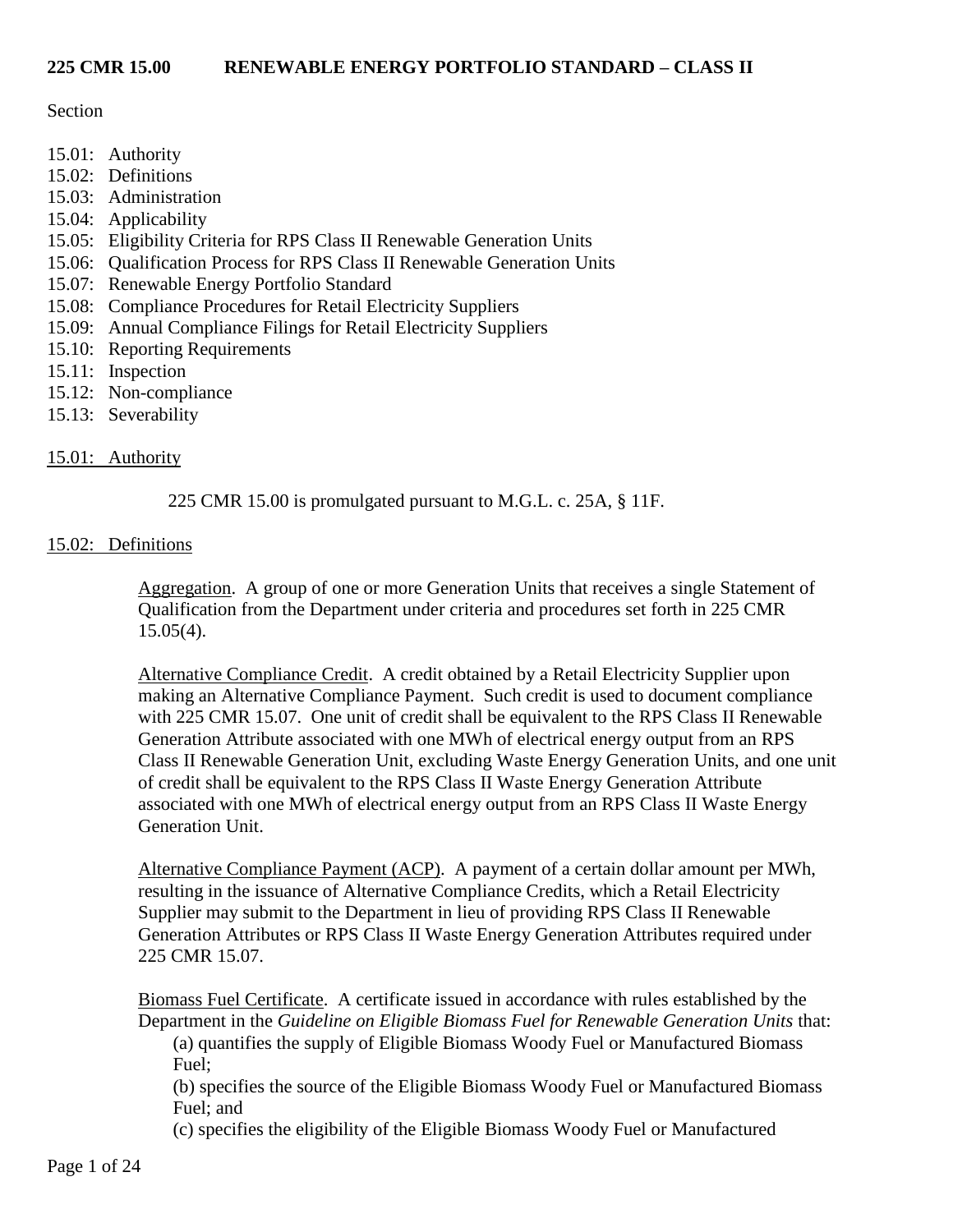Biomass Fuel as Forest Derived Residues, Forest Derived Thinnings, Forest Salvage, Non-Forest Derived Residues, or Dedicated Energy Crops.

Blended Fuel. A liquid or gaseous fuel that is blended from both Eligible RPS Class II Renewable Fuel(s) and ineligible fuel(s), a portion of whose electrical energy output may qualify as RPS Class II Renewable Generation under criteria set forth in 225 CMR 15.05(2).

Business Day. A business day shall mean Monday through Friday, exclusive of state and federal legal holidays.

Certificates Obligation. A term defined in the NEPOOL GIS Operating Rules at Rule 4.1(b), or any successor rule.

Clean Wood. Means Clean Wood as defined in 310 CMR 19.006: Definitions.

Commercial Operation Date. The date that a Generation Unit first produced electrical energy for sale within the ISO-NE Control Area or within an adjacent Control Area. In the case of a Generation Unit that is connected to the End-use Customer's side of the electric meter or produces Off-grid Generation, the date that such Generation Unit first produced electrical energy.

Compliance Filing. A document filed annually by a Retail Electricity Supplier with the Department documenting compliance with 225 CMR 15.07, consistent with the format set forth in the Guidelines and submitted no later than the first day of July, or the first Business Day thereafter, of the subsequent Compliance Year.

Compliance Year. A calendar year beginning January 1 and ending December 31, for which a Retail Electricity Supplier must demonstrate that it has met the requirements of 225 CMR 15.07 and 15.08.

Control Area. A geographic region in which a common generation control system is used to maintain scheduled interchange of electrical energy within and without the region.

Current Use Program. A state administered program that permits a property owner to have a parcel of land taxed at a rate based on the current use of the land including but not limited to open space, active forestry, or agriculture as opposed to the fair market or development value of the property.

DCR. The Massachusetts Department of Conservation and Recreation (DCR) established by M.G.L. c. 21 § 1.

Department. The Massachusetts Department of Energy Resources (DOER), established by M.G.L. c. 25A, § 1.

Distribution Company. A distribution company as defined in M.G.L. c. 164 § 1.

Eligible Biogas Fuel. A gaseous fuel that is produced by the contemporaneous bacterial decomposition or thermal gasification of Eligible Biomass Fuel. Eligible Biogas Fuel does not include natural gas, but does include renewable natural gas, which is Eligible Biogas Fuel upgraded to a quality similar to natural gas.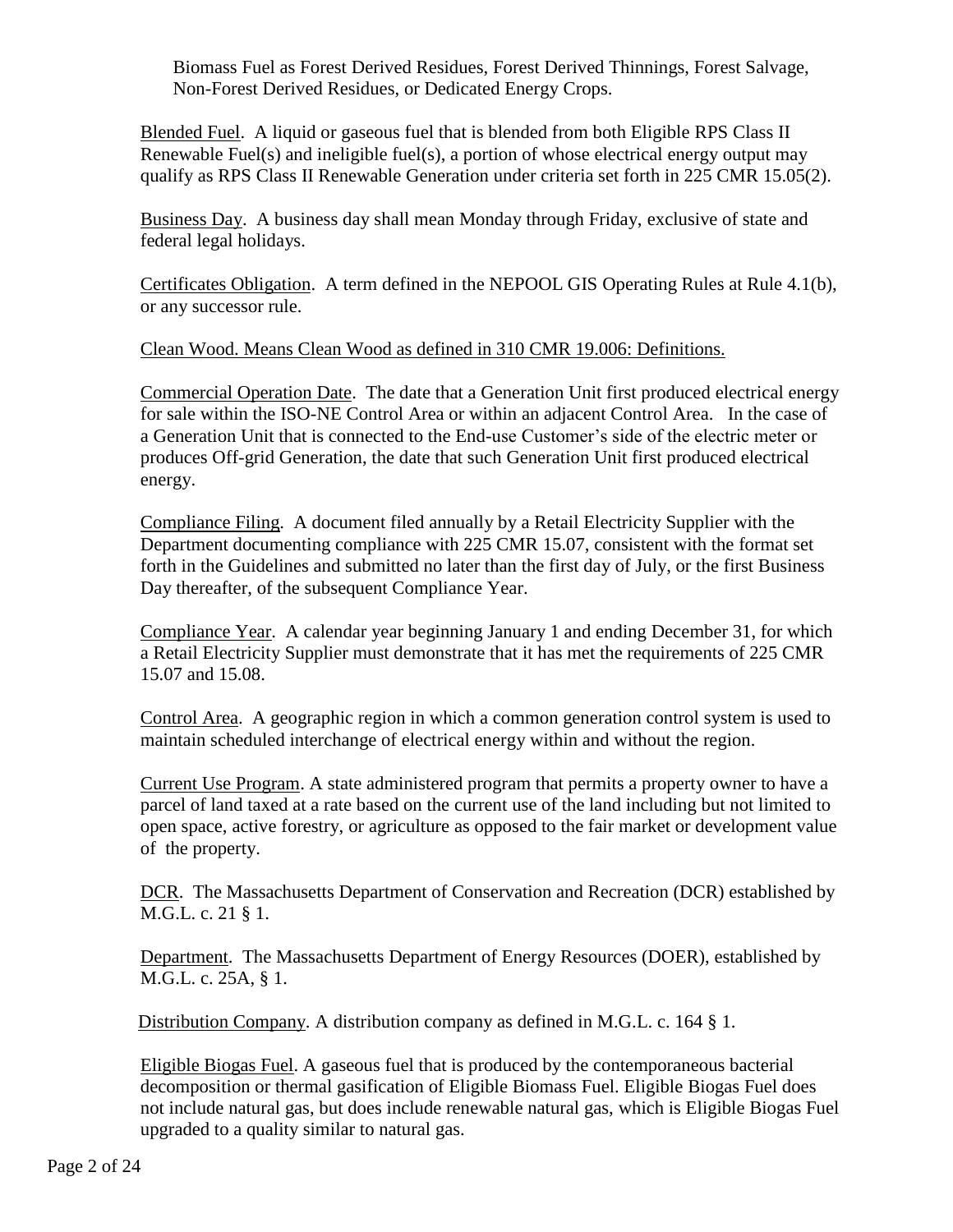Eligible Biomass Fuel. Fuel sources consisting of the following:

- (a) Eligible Biomass Woody Fuel;
- (b) Manufactured Biomass Fuel;
- (c) Eligible Biogass Fuel
- (d) by-products or waste from animals or agricultural crops;
- (e) food or vegetative material;
- (f) algae;
- (g) organic refuse-derived fuel; and
- (h) Eligible Liquid Biofuel.

Eligible Biomass Woody Fuel. Woody fuels that are derived from the following sources, consistent with the requirements of 225 CMR 15.05(5):

- (a) Forest Derived Residues:
	- 1. Tops, crooks, and other portions of trees produced as a byproduct, and trees collaterally damaged, during the normal course of harvesting material, such as timber, pulpwood, or cordwood in the implementation of a silvicultural prescription as administered by a licensed or certified forester as prescribed in the Department's *Guideline on Eligible Biomass Fuel for Renewable Generation Units*.
	- 2. Trees and portions of trees harvested for the purposed of the restoration and management of habitat for rare & endangered species as listed by the Massachusetts Division of Fisheries and Wildlife. Qualifying harvest areas must be approved by the Massachusetts Division of Fisheries and Wildlife Natural Heritage Program.
	- 3. Other woody vegetation that interferes with regeneration or the natural growth of the forest, limited to locally invasive native species and non-native invasive woody vegetation.
- (b) Forest Derived Thinnings:
	- 1. Unacceptable growing stock which is defined as trees considered structurally weak or have low vigor and do not have the potential to eventually yield an eight foot sawlog or survive for at least the next ten years.
	- 2. Trees removed during thinning operations, the purpose of which is to reduce stand density and enhance diameter growth and volume of the residual stand.
- (c) Forest Salvage:
	- 1. Damaged, dying, or dead trees removed due to injurious agents, such as wind or ice storms or the spread of invasive epidemic forest pathogens, insects, and diseases or other epidemic biological risks to the forest, but not removed due to competition. Such eligible trees may be removed without limitation for biomass fuel, only if the injurious agent is a threat to forest health or risk to private or public resources, and if the United States Department of Agriculture Animal and Plant Health Inspection Service, the United States Department of Agriculture Forest Service, or appropriate federal or state governmental agency has issued a declaration, rule, or order declaring a major threat to forest health or risk to private or public resources.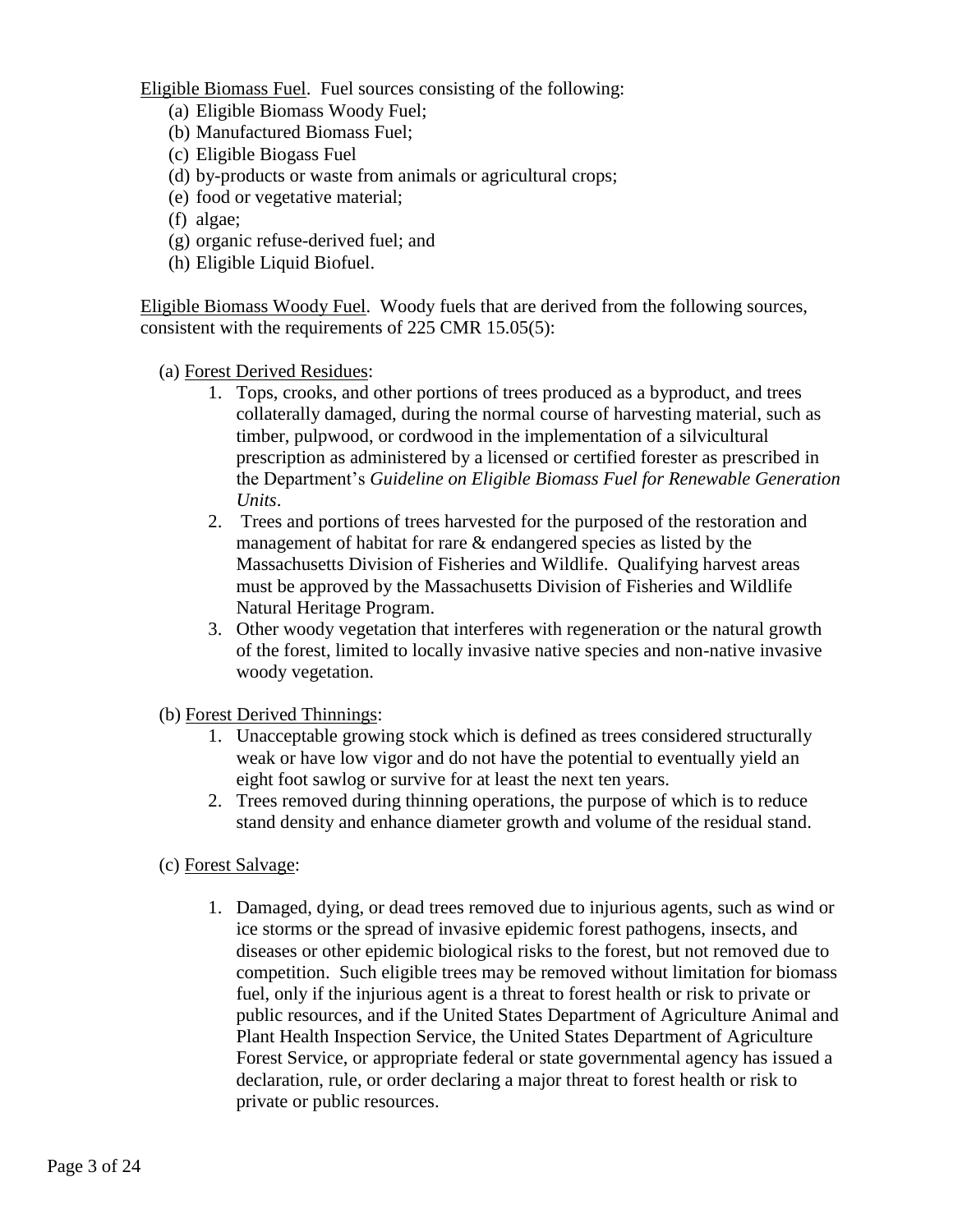- 2. Trees removed to reduce fire hazard within fire-adapted forest ecosystems, as certified by a letter to the Department from the state agency responsible for forestry in consultation with the appropriate environmental state agencies.
- (d) Non-Forest Derived Residues:
	- 1. Primary forest products industry: Residues derived from wood products manufacturing consisting of Clean Wood.
	- 2. Land use change agricultural: Trees cut or otherwise removed in the process of converting forest land to agricultural usage, either for new or restored farm land.
	- 3. Wood waste: Post-consumer wood products from Clean Wood; pruned branches, stumps, and whole trees removed during the normal course of maintenance of public or private roads, highways, driveways, utility lines, rights of way, and parks.
	- 4. Agricultural wood waste. Pruned branches, stumps, and whole trees resulting from maintenance activities directly related to the production of an agricultural product.

Eligible Liquid Biofuel. A liquid fuel that is derived from organic waste feedstock and meets the standards for advanced biofuels under the Environmental Protection Agency's Renewable Fuel Standard (RFS2) program. Organic waste feedstocks shall include, but not be limited to, waste vegetable oils, waste animal fats, or grease trap waster. Eligible Liquid Biofuel shall not include petroleum-based waster or Hazardous Waste as defined in 310 CMR 40.0006: *Terminology, Definitions, and Acronyms*, unless otherwise determined by the Department in consultation with MassDEP.

Eligible RPS Class II Renewable Fuel. An Eligible Biomass Fuel, municipal solid waste, hydrogen derived from such fuels or hydrogen derived from water using the electrical output of a Renewable Generation Unit, but not hydrogen derived using RPS Class I or Class II Renewable Generation if the RPS Class I or Class II Renewable Generation Attributes of such Generation are sold, retired, claimed, used or represented as part of electrical energy output or sales, or used to satisfy regulatory obligations in any jurisdictions, and not hydrogen derived directly or indirectly from ineligible fuels.

End-use Customer. A person or entity in Massachusetts that purchases electrical energy at retail from a Retail Electricity Supplier, except that a Generation Unit taking station service at wholesale from ISO-NE or self-supplying from its owner's other generating stations, shall not be considered an End-use Customer.

Generation Attribute. A non-price characteristic of the electrical energy output of a Generation Unit including, but not limited to, the Generation Unit's fuel type, emissions, vintage and RPS eligibility.

Generation Unit. A facility that converts a fuel or an energy resource into electrical energy.

Geothermal Energy. Heat energy stored in the Earth's crust that can be accessed for electric power generation.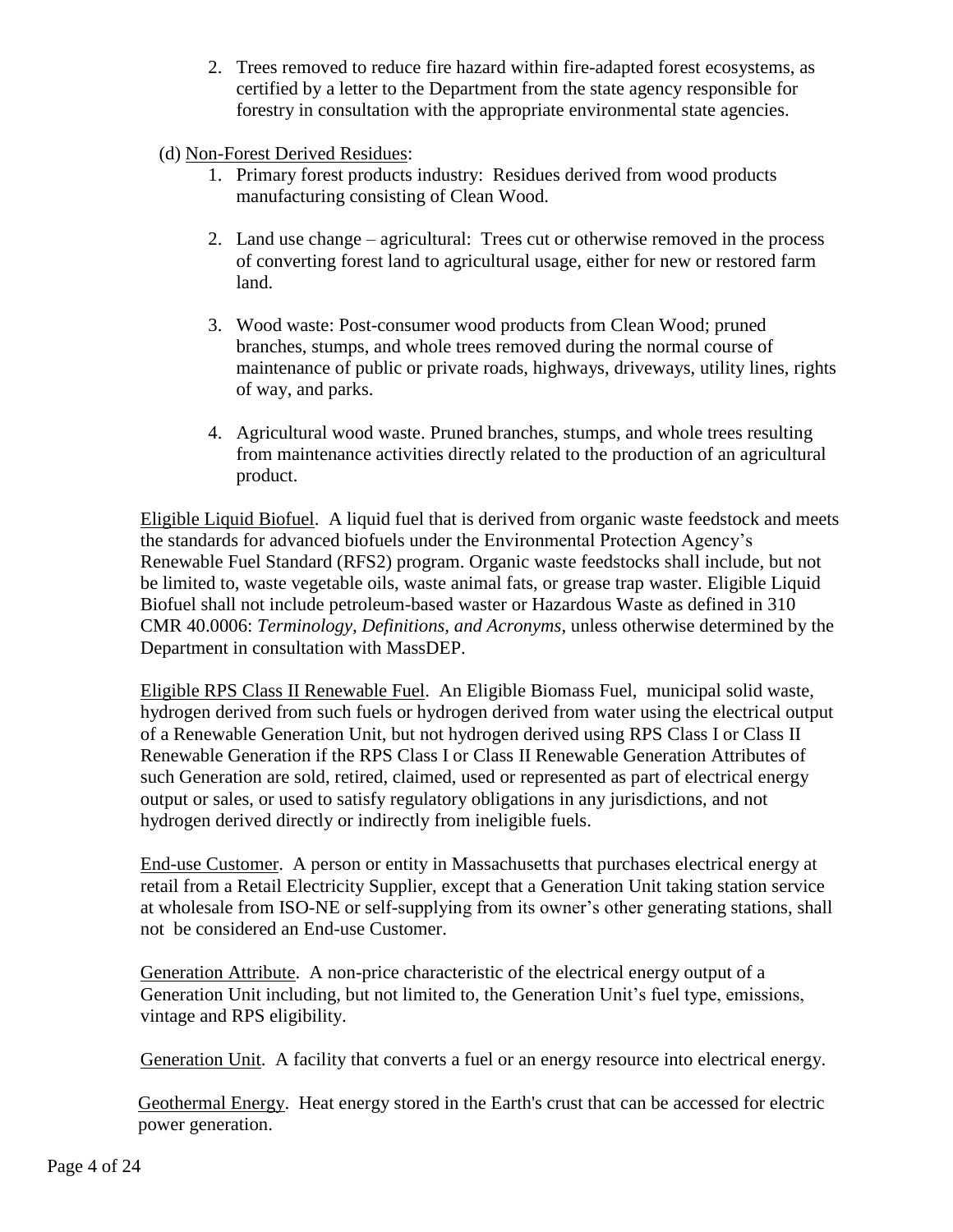GIS Certificate. An electronic record produced by the NEPOOL GIS that identifies Generation Attributes of each MWh accounted for in the NEPOOL GIS.

Guidelines. A set of clarifications, interpretations, and procedures, including forms, developed by the Department to assist in compliance with the requirements of 225 CMR 15.00. The Department may issue new or revised Guidelines from time to time. Each Guideline shall be effective on its date of issuance or on such date as is specified therein, except as otherwise provided in 225 CMR 15.00.

Hydroelectric Energy. Electrical energy from a Generation Unit that uses flowing freshwater as the primary energy resource, with or without a dam structure or other means of regulating water flow, and that is not located at a facility that uses mechanical or electrical energy to pump water into a storage facility.

Impacted Watershed. All water bodies or areas of land hydrologically connected to a hydroelectric facility, whether located upstream or downstream, which may experience any alteration of their physical, biological, or ecological characteristics as a result of the operation or increased capacity expansion of a Generation Unit.

ISO-NE. ISO New England Inc., the independent system operator for New England, the regional transmission organization for most of New England, which is authorized by the Federal Energy Regulatory Commission (FERC) to exercise for the New England Control Area the functions required pursuant to the FERC's Order No. 2000, the FERC's corresponding regulations, and any successor FERC orders and regulations.

ISO-NE Settlement Market System. The ISO-NE's electronic database system into which all real-time load and generation data are entered and from which such data are provided to the NEPOOL GIS.

Low Impact Hydro Power Institute (LIHI). A non-profit  $501(c)(3)$  organization, whose stated purpose is to reduce the impacts of hydropower generation through the certification of hydropower projects that have avoided or reduced their environmental impacts pursuant to the Low Impact Hydropower Institute's criteria.

Manufactured Biomass Fuel. A biomass fuel that is prepared, other than by means of fuel drying, through a fuel processing facility that is separate from a Generation Unit and that utilizes Eligible Biomass Woody Fuel for production. Examples include, but are not limited to, the mechanical production of wood pellets or bio-dust, and the refinement of bio-oil through pyrolysis.

Marine or Hydrokinetic Energy. Electrical energy derived from waves, tides and currents in oceans, estuaries and tidal areas; free-flowing water in rivers, lakes, streams, and humanmade channels, provided that such water is not diverted, impounded, or dammed; or differentials in ocean temperature, called ocean thermal energy conversion.

Massachusetts Clean Energy Technology Center (MassCEC). The center established in M.G.L. c. 23J, § 2.

MassDEP. The Massachusetts Department of Environmental Protection established by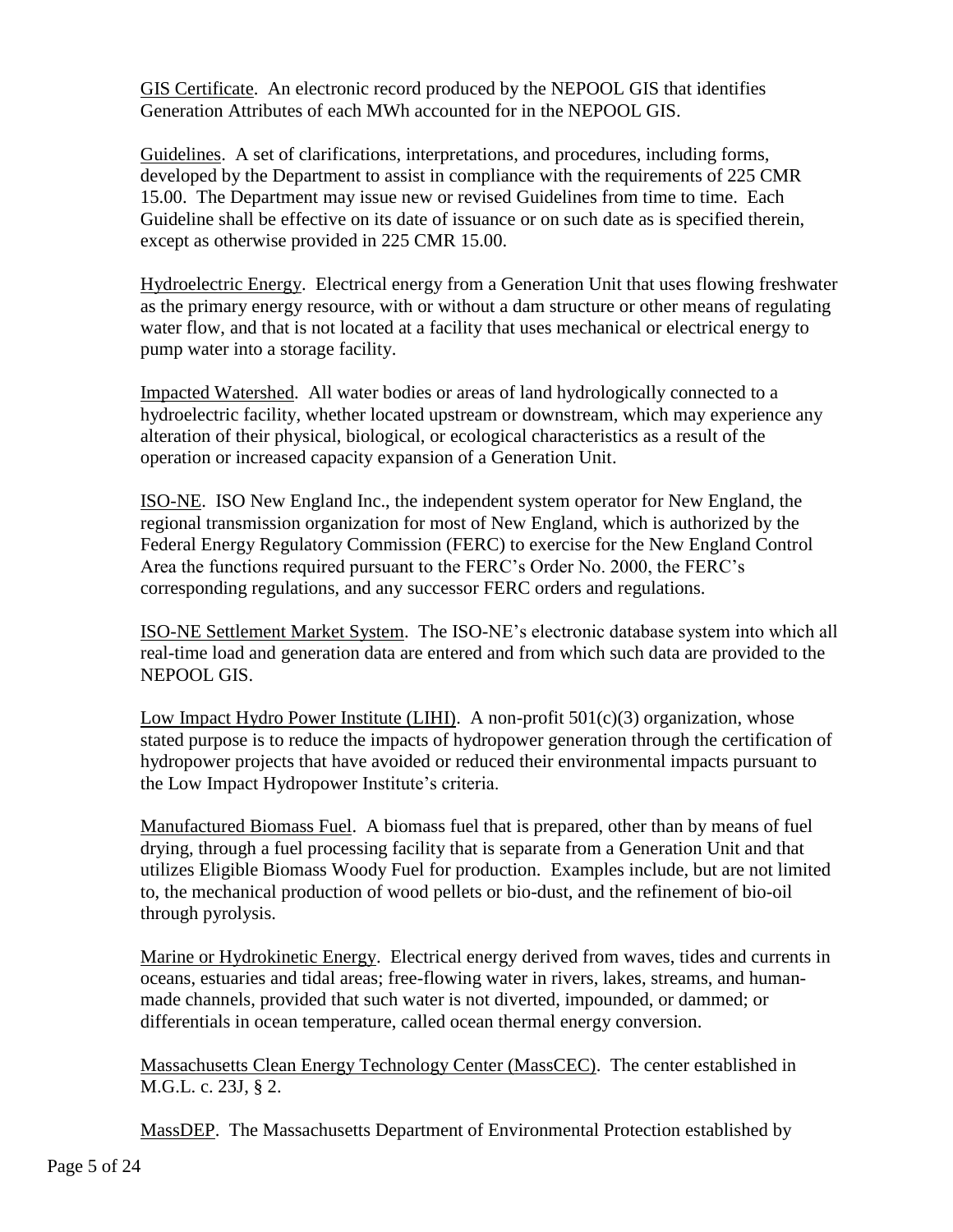M.G.L. c. 21A, § 7.

Megawatt-hour (MWh). A unit of electrical energy or work equivalent to one million watts of power operating for one hour, or, for the purpose of thermal energy, a unit of energy equal to 3,412,000 British Thermal Units (Btu).

Merchantable Bio-products. Products that are refined from a biomass fuel by a bio-refinery project in which the Generation Unit is integral. Products include but are not limited to merchantable chemicals such as additives, lubricants, or specialty chemicals, and other products which can be permanently sequestered for carbon reductions.

NEPOOL GIS. The NEPOOL Generation Information System, which includes a generation information database and certificate system, operated by the New England Power Pool (NEPOOL), its designee or successor entity, that accounts for Generation Attributes of electrical energy consumed within, imported into, or exported from the ISO-NE Control Area.

Off-grid Generation. The electrical energy produced by a Generation Unit that is not connected to a utility transmission or distribution system.

Operator. Any person or entity who has charge or control of a Generation Unit subject to 225 CMR 15.00, including without limitation a duly authorized agent or lessee of the Owner, or a duly authorized independent contractor.

Owner. Any person or entity who, alone or in conjunction with others, has legal ownership, a leasehold interest, or effective control over the real property or property interest upon which a Generation Unit is located, or the airspace above said real property, including without limitation a duly authorized agent of the Owner. For the purposes of 225 CMR 15.02, Owner does not mean a person or entity holding legal title or security interest solely for the purpose of providing financing.

Percent Under-compliance. The difference, if positive, between 50% and the reported percentage reduction in lifecycle greenhouse gas emissions calculated under 225 CMR 15.05(1)(a)8.d. as determined on an annual basis from the quarterly Biomass Fuel Report provided to the Department by an RPS Class II Renewable Generation Unit that utilizes Eligible Biomass Woody Fuel, as provided in 225 CMR 15.05(5)(e).

Relevant Hydroelectric Agency. A federal, state or provincial agency with oversight over fish and wildlife, water quality, river flows, fish passage and protection, mitigation and enhancement opportunities, related to a hydroelectric facility located in the Impacted Watershed or that impacts downstream or upstream passage of fish and wildlife.

Renewable Generation. The electrical energy output of a Renewable Generation Unit.

Renewable Generation Attribute. The Generation Attribute of the electrical energy output of a specific Generation Unit that derives from the Generation Unit's production of Renewable Generation.

Renewable Generation Unit. A Generation Unit that uses an Eligible RPS Class II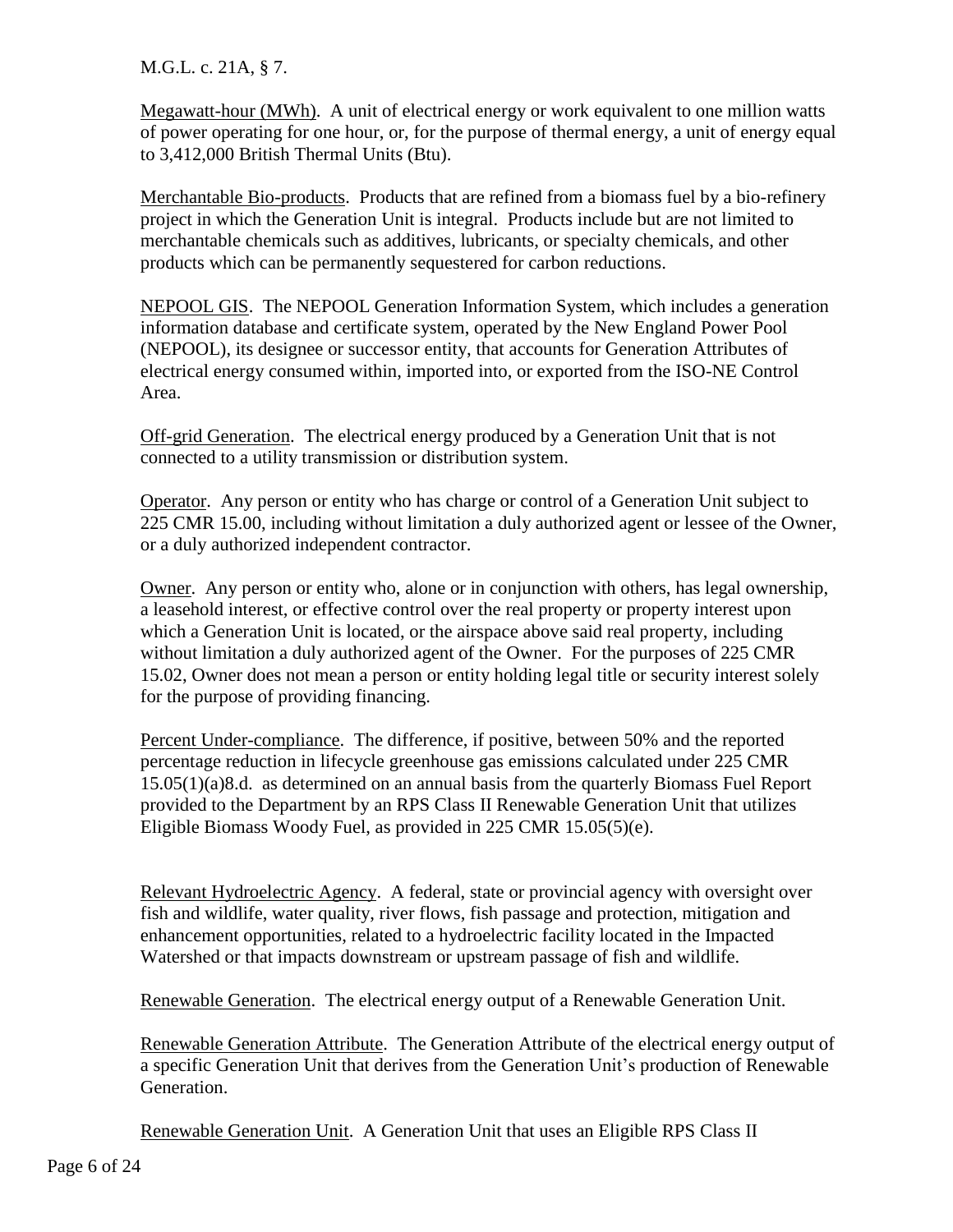Renewable Fuel, Hydroelectric Energy, waste-to-energy that is a component of conventional municipal solid waste plant technology in commercial use, or any of the fuels, energy resources or technologies set forth in 225 CMR 15.04(1)(a).

Retail Electricity Product. An electrical energy offering that is distinguished by its Generation Attributes and that is offered for sale by a Retail Electricity Supplier to End-use Customers.

Retail Electricity Supplier. A person or entity that sells electrical energy to End-use Customers in Massachusetts, including but not limited to electric utility Distribution Companies supplying basic service or any successor service to End-use Customers. A Municipal Lighting Plant shall be considered a Retail Electricity Supplier; however, it shall be exempt from the obligations of a Retail Electricity Supplier under 225 CMR 15.00 so long as and insofar as it is exempt from the requirements to allow competitive choice of generation supply pursuant to M.G.L. c. 164, § 47A.

RPS Class II Renewable Generation. The electrical energy output of an RPS Class II Renewable Generation Unit, or that portion of the electrical energy output of an RPS Class II Generation Unit that qualifies under

- (a) a Co-firing and Blended Fuel Waiver, pursuant to 225 CMR 15.05(2);
- (b) the Special Provisions for a Generation Unit Located in a Control Area Adjacent to
- the ISO-NE Control Area, pursuant to 225 CMR 15.05(3); or
- (c) any other applicable provision of 225 CMR 15.00.

RPS Class II Renewable Generation Attribute. The Generation Attribute of the electrical energy output of a specific RPS Class II Generation Unit that derives from the Generation Unit's production of RPS Class II Renewable Generation, excluding Attributes derived from the production of Waste Energy.

RPS Class II Renewable Generation Unit. A Generation Unit or Aggregation that has received an RPS Class II Statement of Qualification from the Department.

RPS Class II Waste Energy Generation Attribute. The Generation Attribute of the electrical energy output of a specific Waste Energy Generation Unit that derives from the Generation Unit's production of Waste Energy.

Statement of Qualification (SQ). A written document from the Department that qualifies a Generation Unit or Aggregation as an RPS Class II Qualified Generation Unit, or that qualifies a portion of the annual electrical energy output of a Generation Unit or Aggregation as RPS Class II Renewable Generation.

Sustainable Forestry Management. Practicing a land stewardship ethic that integrates the reforestation, managing, growing, nurturing, and harvesting of trees for useful products with the conservation of soil, air and water quality, wildlife and fish habitat, and aesthetics and the stewardship and use of forests and forest lands in a way, and a rate, that maintains their biodiversity, productivity, regeneration capacity, vitality, and potential to fulfill, now and in the future, relevant ecological, economic, and social functions at local, national, and global levels, and that does not cause damage to other ecosystems. Criteria for sustainable forestry include:

(a) conservation of biological diversity;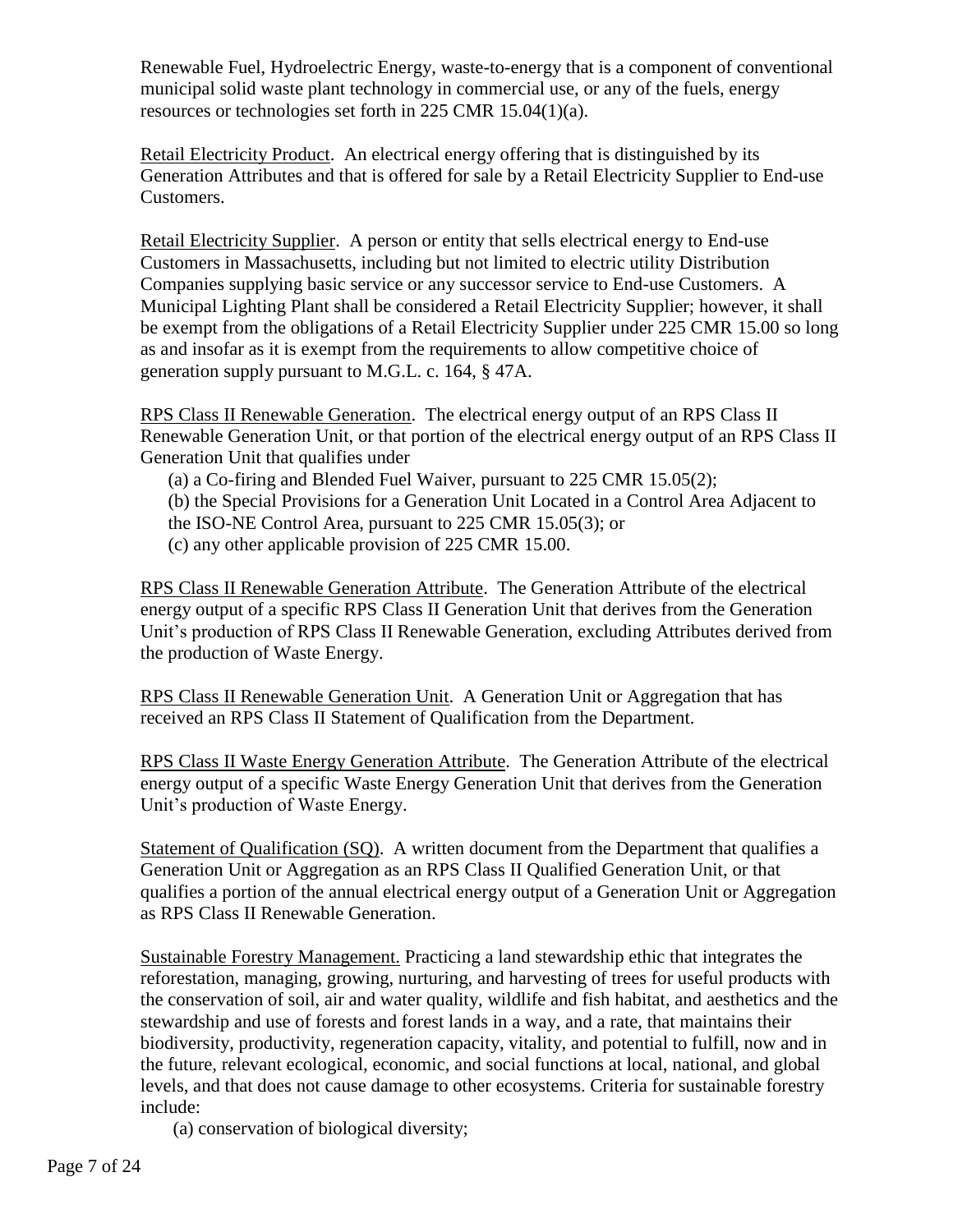(b) maintenance of productive capacity of forest ecosystems;

(c) maintenance of forest ecosystem health and vitality;

(d) conservation and maintenance of soil and water resources;

(e) maintenance of forest contributions to global carbon cycles;

(f) maintenance and enhancement of long-term multiple socioeconomic benefits to meet the needs of societies; and

(g) a legal, institutional, and economic framework for forest conservation and sustainable management.

Useful Thermal Energy. Energy in the form of direct heat, steam, hot water, or other thermal form that is used in

production and beneficial measures for heating, cooling, humidity control, process use, or other valid thermal end use energy requirements, for which fuel or electricity would otherwise be consumed. Thermal energy used to produce a dried or refined biomass fuel shall not be considered Useful Thermal Energy if the biomass fuel produced is used to fuel the Generation Unit that dried or refined the biomass fuel.

Valid Air Permit. Within the United States, a current and effective authorization, license, certificate, or like approval to construct and/or operate a source of air pollution, issued or required by the regulatory agency designated in the applicable State Implementation Plan to issue permits under the Clean Air Act, 42 U.S.C. §§ 7401, *et seq*. In jurisdictions outside of the United States, it shall be a document demonstrating an equivalent authorization.

Waste Energy. Electrical energy generated from the combustion of municipal solid waste.

Waste Energy Generation Unit. A Generation Unit that utilizes conventional municipal solid waste plant technology in commercial use to generate Waste Energy.

## 15.03: Administration

225 CMR 15.00 shall be administered by the Department.

## 15.04: Applicability

225 CMR 15.00 applies to Retail Electricity Suppliers and to the Owners or Operators of RPS Class II Generation Units.

## 15.05: Eligibility Criteria for RPS Class II Generation Units

(1) Eligibility Criteria. A Generation Unit may qualify as an RPS Class II Generation Unit subject to the limitations in 225 CMR 15.05.

(a) Fuels, Energy Resources and Technologies. The Generation Unit shall use one or more of the fuels, energy resources and/or technologies listed in 225 CMR 15.05(1)(a)1 through 10.

- 1. Solar photovoltaic or solar thermal electric energy.
- 2. Wind energy.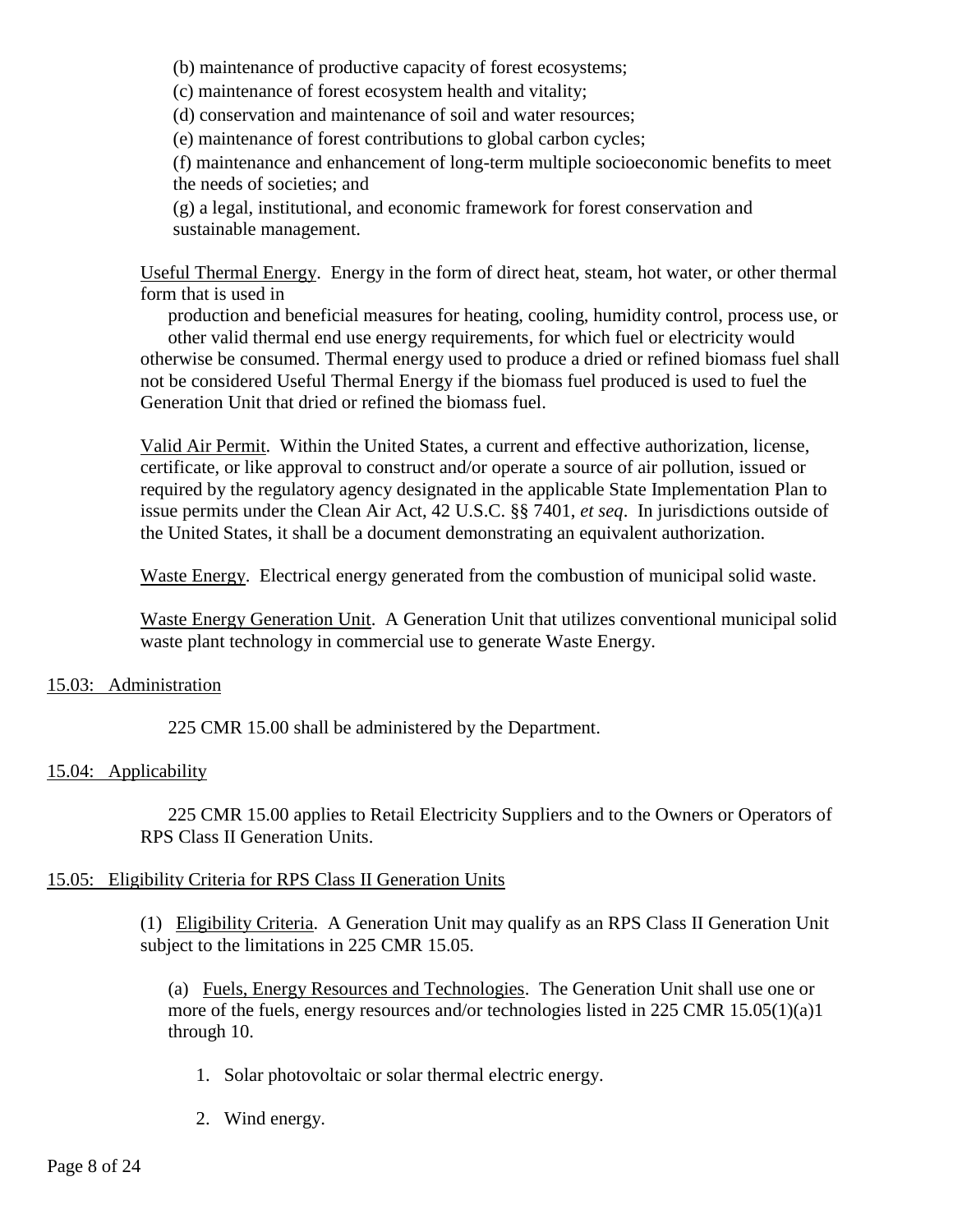3. Ocean thermal, wave or tidal energy.

4. Fuel cells using an Eligible RPS Class II Renewable Fuel.

5. Landfill methane gas, provided that such gas is collected and conveyed directly to the Generation Unit without use of facilities used as common carriers of natural gas.

6. Hydroelectric. A Generation Unit that uses Hydroelectric Energy may qualify as an RPS Class II Generation Unit, subject to the limitations in 225 CMR 15.05(1)(a)6.

a. The Generation Unit has a nameplate capacity up to 7.5 megawatts.

b. The Generation Unit does not involve any dam or water diversion structure constructed after December 31, 1997, or pumped storage of water.

c. The Generation Unit does not generate Marine or Hydrokinetic Energy.

d. The Generation Unit meets appropriate and site-specific standards that address adequate and healthy river flows, water quality standards, fish passage and protection measures and mitigation and enhancement opportunities in the Impacted Watershed, as determined by the Department in consultation with Relevant Hydroelectric Agencies. The Generation Unit shall demonstrate compliance with such standards by submitting the documentation required in either 225 CMR 15.05(1)(a)6.d.i or ii.

i. LIHI Certification of the Generation Unit; except that in either of the two circumstances provided in 225 CMR 15.05(1)(a)6.d.i, the Department may request further information from the applicant and the Relevant Hydroelectric Agencies as part of its review of the applicant's Statement of Qualification Application. The Department shall notify the applicant of any such input from a Relevant Hydroelectric Agency not later than 30 days after receiving such input and shall provide the applicant an opportunity to respond to the Department not later than 30 days after the applicant's receipt of such notice from the Department.

(i) If a Relevant Hydroelectric Agency identified an environmental concern and a proposed remedy to LIHI during the LIHI certification process, and such concern was not addressed in the LIHI certification to the satisfaction of the Agency, and the Agency consulted with the Owner or Operator of the Generation Unit; or

(ii) If, between issuance of the LIHI certification and the Department's determination of the Generation Unit's eligibility, a Relevant Hydroelectric Agency submits to the Department evidence of a significant environmental problem not previously known by such Agency, after consulting with the Owner or Operator of the Generation Unit.

ii. A denial of certification from LIHI specifying the reasons the certification was denied and the applicant's proposed rationale for why the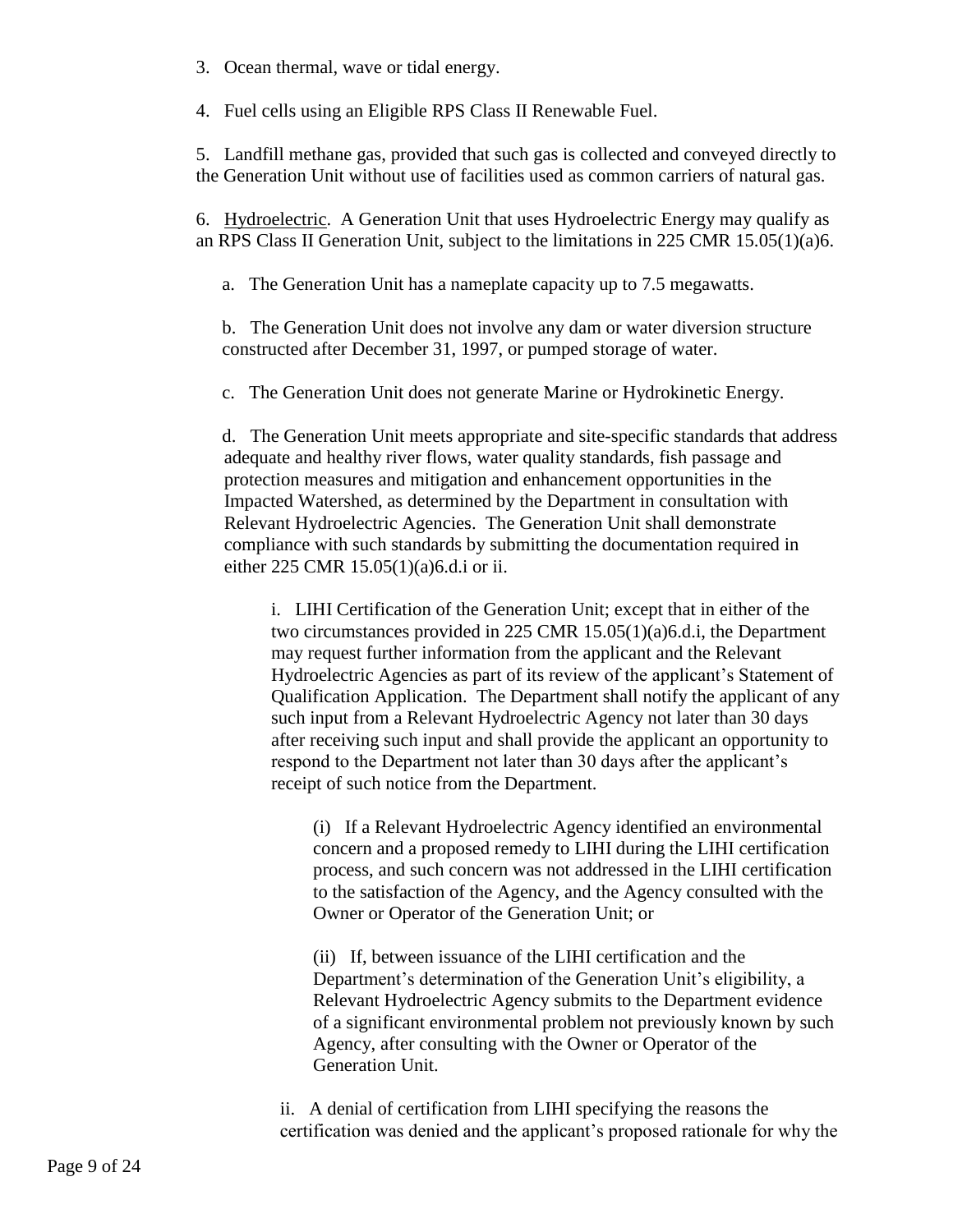project should nevertheless receive a Statement of Qualification. In this instance, the Department shall notify and seek input from the Relevant Hydroelectric Agencies, which shall have 30 days from the date of their receipt of such notification to provide feedback to the Department. The Owner or Operator of the Generation Unit shall be notified of any such input and shall have 30 days from receipt of such notice to respond to the satisfaction of the Department as to why its Statement of Qualification Application should be approved. The Department thereafter shall make finding of whether the Generation Unit meets appropriate environmental safeguards despite the lack of LIHI certification.

e. The Owner or Operator of the Generation Unit must serve notice to all Relevant Hydroelectric Agencies of its application for LIHI certification. The Owner or Operator of the Generation Unit also must serve notice to all Relevant Hydroelectric Agencies, and provide opportunity for comment within 30 days of such notice, with regard to its submission of a Statement of Qualification Application. Notice of such service must be provided to the Department.

f. If LIHI fails to act to certify or deny certification within 180 days from the date of submission of the Generation Unit's application to LIHI, the Owner or Operator shall file notice of such event with the Department. The Department shall review the federal, state or provincial permits for the Generation Unit and any submissions to LIHI by Relevant Hydroelectric Agencies, and shall make a final determination as to whether the Generation Unit meets environmental standards specified in 225 CMR 15.05(1)(a)6.d.

g. If LIHI is unable to review for certification a Generation Unit that is located in a Control Area adjacent to the ISO-NE Control Area and outside the United States of America, the Owner or Operator of such Generation Unit may petition the Department for certification using the LIHI standards by an independent third party acceptable to the Department.

h. A Generation Unit that has received a certification from LIHI and a Statement of Qualification from the Department shall not be required to obtain a recertification from LIHI in order to retain its Statement of Qualification.

7. Waste to Energy. A Generation Unit that uses Waste Energy may qualify as an RPS Class II Generation Unit subject to the following limitations:

a. Has received approval from the MassDEP of the Unit's participation in or operation of an authorized recycling program;

b. Maintains participation in or operation of such recycling program and confirms this maintenance by submitting an annual report to the Department and MassDEP of its compliance.

c. Complies with the applicable requirements of 310 CMR 7.08(2): *Municipal Waste Combustors*.

d. Complies with the applicable requirements of 310 CMR 19.000: *Solid Waste*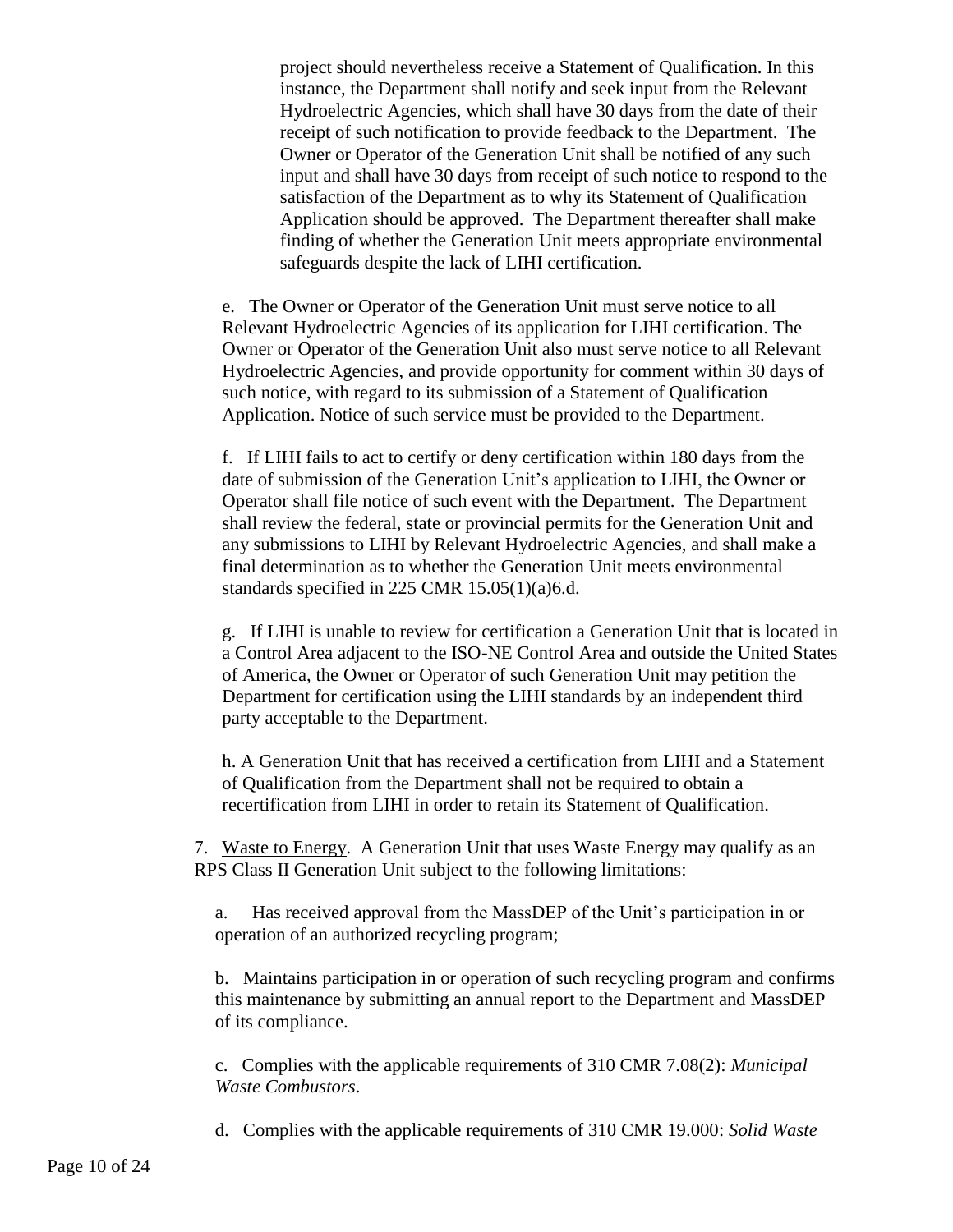#### *Management*.

8. Low-emission, biomass power conversion technologies using an Eligible Biomass Fuel. A Generation Unit may qualify as an RPS Class II Generation Unit, provided it uses an Eligible Biomass Fuel, subject to the limitations in 225 CMR 15.05(1)(a)8.

a. A Generation Unit utilizing an Eligible Biomass Fuel, that is required to obtain an air permit in its jurisdiction, must possess a Valid Air Permit.

b. The Department shall set forth in Guidelines low-emission eligibility criteria which will become effective on their date of issuance. Any emission eligibility criteria in subsequently revised regulations or Guidelines shall become effective 12 months from their date of issuance. A Generation Unit utilizing an Eligible Biomass Fuel that is not a solid fuel, such as Eligible Liquid Biofuel, or does not use a steam boiler, shall follow the low-emission eligibility criteria process described in the Departments' *Guideline on Eligible Biomass Fuel for Renewable Generation Units*. In the case of a Generation Unit for whose size, type, or fuel the Department's Guidelines do not provide applicable emission limits, the Department will determine appropriate limits in consultation with the MassDEP.

c. A Generation Unit utilizing an Eligible Biomass Woody Fuel or Manufactured Biomass Fuel that has 5% or more of its fuel sourced from Forest Derived Residues and Forest Derived Thinnings must achieve an overall efficiency of at least 50% on a quarterly basis. A Generation Unit utilizing an Eligible Biomass Woody Fuel or Manufactured Biomass Fuel that has over 95% or more of its fuel sourced from Forest Salvage and Non-Forest Derived Residues on a quarterly basis shall have no applicable overall efficiency requirement. The procedure for calculating whether the Generation Unit meets the 50% overall efficiency requirement can be found in the Department's *Guideline on Overall Efficiency and Greenhouse Gas Analysis.*

d. A Generation Unit utilizing an Eligible Biogas Fuel, Eligible Biomass Woody Fuel, Eligible Liquid Biofuel or Manufactured Biomass Fuel shall reduce lifecycle greenhouse gas emissions, over a 30-year lifecycle, by at least 50% compared to the operation of a new combined cycle natural gas electric generating facility using the most efficient commercially available technology as of the date of the Statement of Qualification Application for the portion of electricity delivered by the Generation Unit and, if applicable, the operation of the fossil fuel fired thermal energy unit being displaced, or in the case of new Useful Thermal Energy, a gas-fired thermal energy unit using the most efficient commercially available technology as of the date of Statement of Qualification Application for the portion of the Useful Thermal Energy delivered by the Generation Unit. The procedure for calculating whether a Generation Unit meets the 50% reduction can be found in the Department's *Guideline on Overall Efficiency and Greenhouse Gas Analysis*.

e. In the case of a Generation Unit that uses Eligible Biogas Fuel, the Eligible Biogas Fuel may be either conveyed directly to the Generation Unit without the use of facilities used as common carriers of natural gas, or transported to a Generation Unit within the ISO-NE Control Area or an adjacent Control Area via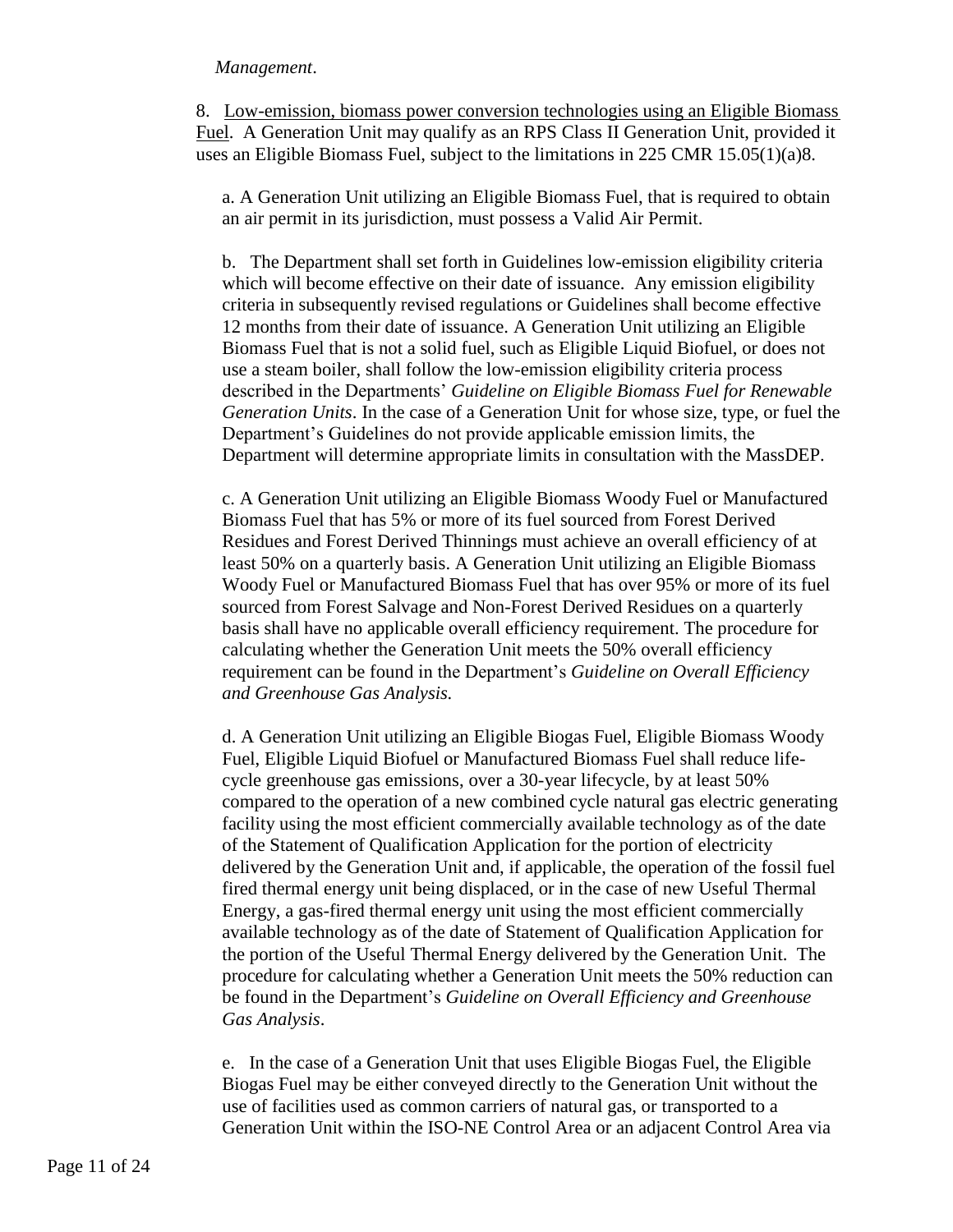a common carrier of natural gas, in which instance the gas would be subject to the following provisions:

i. the gas is produced entirely within the ISO-NE Control Area or an adjacent Control Area; and ii. documentation is provided, satisfactory to the Department, regarding the gas transportation and related contracts; and iii. demonstration is provided, satisfactory to the Department, that the gas can be physically delivered to the Generation Unit.

- 9. Marine or Hydrokinetic Energy.
- 10. Geothermal Energy.

(b) Commercial Operation Date. The Commercial Operation Date shall be on or before December 31, 1997.

(c) Metering. The electrical energy output from a Generation Unit shall be verified by the ISO-NE or by an independent verification system or person participating in the NEPOOL GIS accounting system as an independent Third Party Meter Reader, as defined in Rule 2.5(j) of the NEPOOL GIS Operating Rules, or any successor rule, and approved by the Department.

(d) Location. The Generation Unit location is subject to the following limitations:

1. Off-grid Generation. If the Generation Unit produces Off-grid Generation, such Generation Unit must be located in Massachusetts.

2. Behind-the-meter Generation. If the Generation Unit is wired to the electrical system on the End-use Customer's side of a retail electric meter, such Generation Unit must be located inside the ISO-NE Control Area and have a nameplate capacity of 25 megawatts or less.

(2) Co-Firing and Blended Fuel Waiver. All or a portion of the electrical energy output of a Generation Unit that uses ineligible fuel in conjunction with an Eligible RPS Class II Renewable Fuel, whether by co-firing such fuels or by using a Blended Fuel, may qualify as RPS Class II Renewable Generation provided the Generation Unit meets the eligibility requirements of 225 CMR 15.05, subject to the limitations in 225 CMR 15.05(2).

(a) The portion of the total electrical energy output that qualifies as RPS Class II Renewable Generation in a given time period shall be equal to the ratio of the net heat content of the Eligible RPS Class II Renewable Fuel consumed to the net heat content of all fuel consumed in that time period.

(b) If using a Blended Fuel of which the eligible portion is an Eligible Biomass Fuel or if co-firing an ineligible fuel with an Eligible Biomass Fuel, the entire Generation Unit must meet the requirements of an advanced biomass Power Conversion Technology as set forth in 225 CMR 15.05(1)(a)8.

(c) If using an Eligible Biomass Fuel, the Generation Unit must demonstrate to the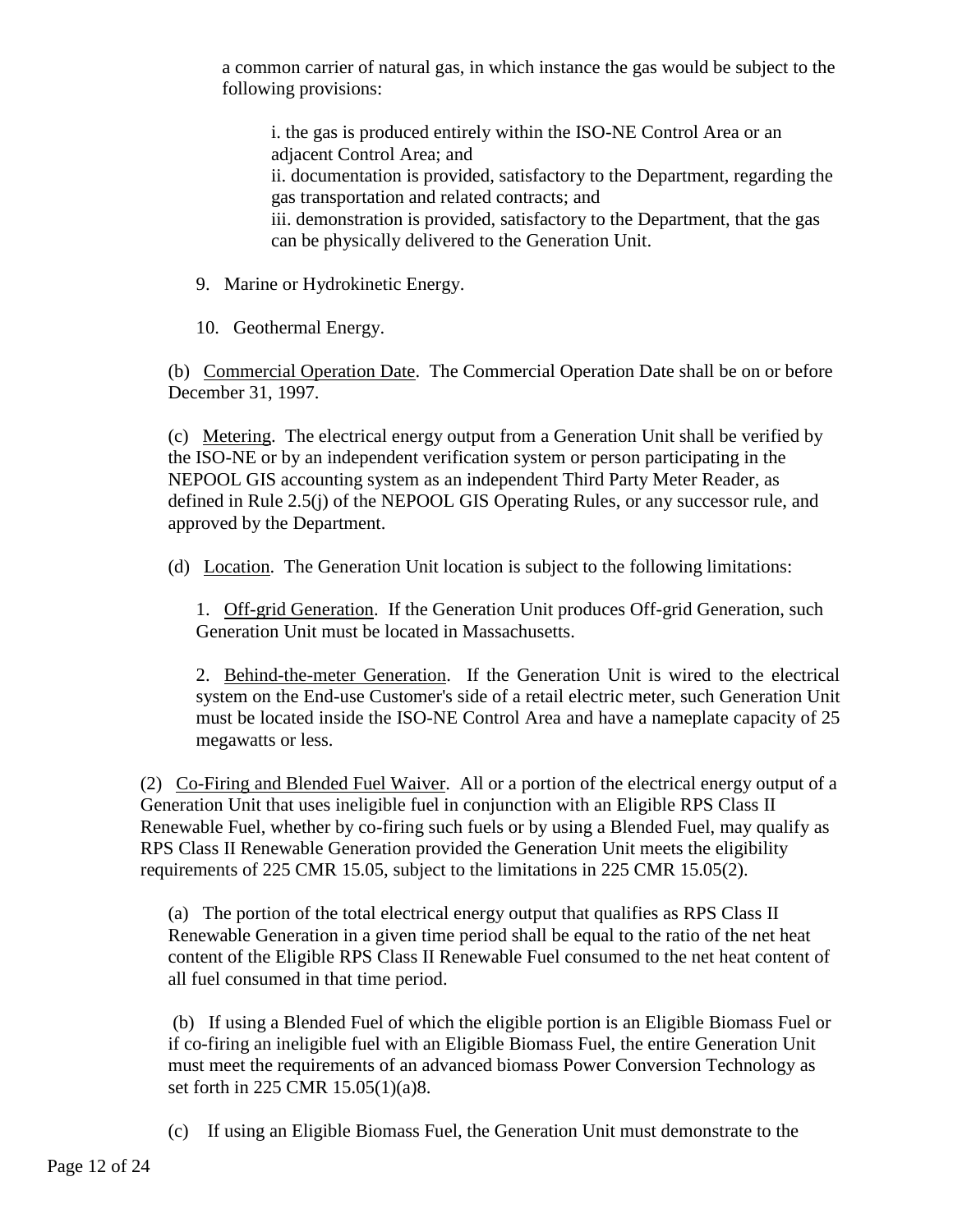satisfaction of the Department that the emission rates for the entire Generation Unit are consistent with rates prescribed by the MassDEP for comparably fueled Generation Units in the Commonwealth. The Department may require the Generation Unit Owner or Operator to retain at its own expense a third-party consultant deemed satisfactory to the Department, to provide the Department and the MassDEP with assistance in this determination.

(d) The Generation Unit must provide with its Statement of Qualification Application a fuel supply plan that specifies each and every fuel that it intends to use, in what relative proportions either in co-firing or in a Blended Fuel, and with what individual input heat values. Such plan shall include the procedures by which the Unit will document to the satisfaction of the Department its compliance with the plan.

(e) The provisions of 225 CMR 15.05(2) shall not apply to the incidental use of ineligible fuels for the purpose of cold starting a Generation Unit that otherwise exclusively uses an Eligible RPS Class II Renewable Fuel.

(3) Special Provisions for a Generation Unit Located in a Control Area Adjacent to the ISO-NE Control Area. The portion of the total electrical energy output of an RPS Class II Generation Unit located in a Control Area adjacent to the ISO-NE Control Area that qualifies as RPS Class II Renewable Generation shall meet the requirements in Rule 2.7(c) and all other relevant sections of the NEPOOL GIS Operating Rules or any successor rule, and the following requirements:

(a) The Generation Unit Owner or Operator shall provide documentation, satisfactory to the Department, that the RPS Class II Renewable Generation Attributes or RPS Class II Waste Energy Generation Attributes have not otherwise been, nor will be, sold, retired, claimed, used or represented as part of electrical energy output or sales, or used to satisfy obligations in jurisdictions other than Massachusetts.

(b) The Generation Unit Owner or Operator must provide an attestation in a form to be provided by the Department that it will not itself or through any affiliate or other contracted party, engage in the process of importing RPS Class II Renewable Generation into the ISO-NE Control Area for the creation of RPS Class II Renewable GIS Certificates, and then exporting that energy or a similar quantity of other energy out of the ISO-NE Control Area during the same hour.

(c) The quantity of electrical energy output from an RPS Class II Generation Unit outside the ISO-NE Control Area that can qualify as RPS Class II Renewable Generation at the NEPOOL GIS during each hour is limited to the lesser of the RPS Class II Renewable Generation actually produced by the Unit or the RPS Class II Renewable Generation actually scheduled and delivered into the ISO-NE Control Area.

(4) Special Provisions for Aggregations. An Aggregation of Generation Units that are located behind the customer meter or that are Off-grid Generation Units, each of which could independently meet the relevant requirements of 225 CMR 15.05, may receive a single Statement of Qualification and be treated as a single RPS Class II Renewable Generation Unit under the following criteria and procedures: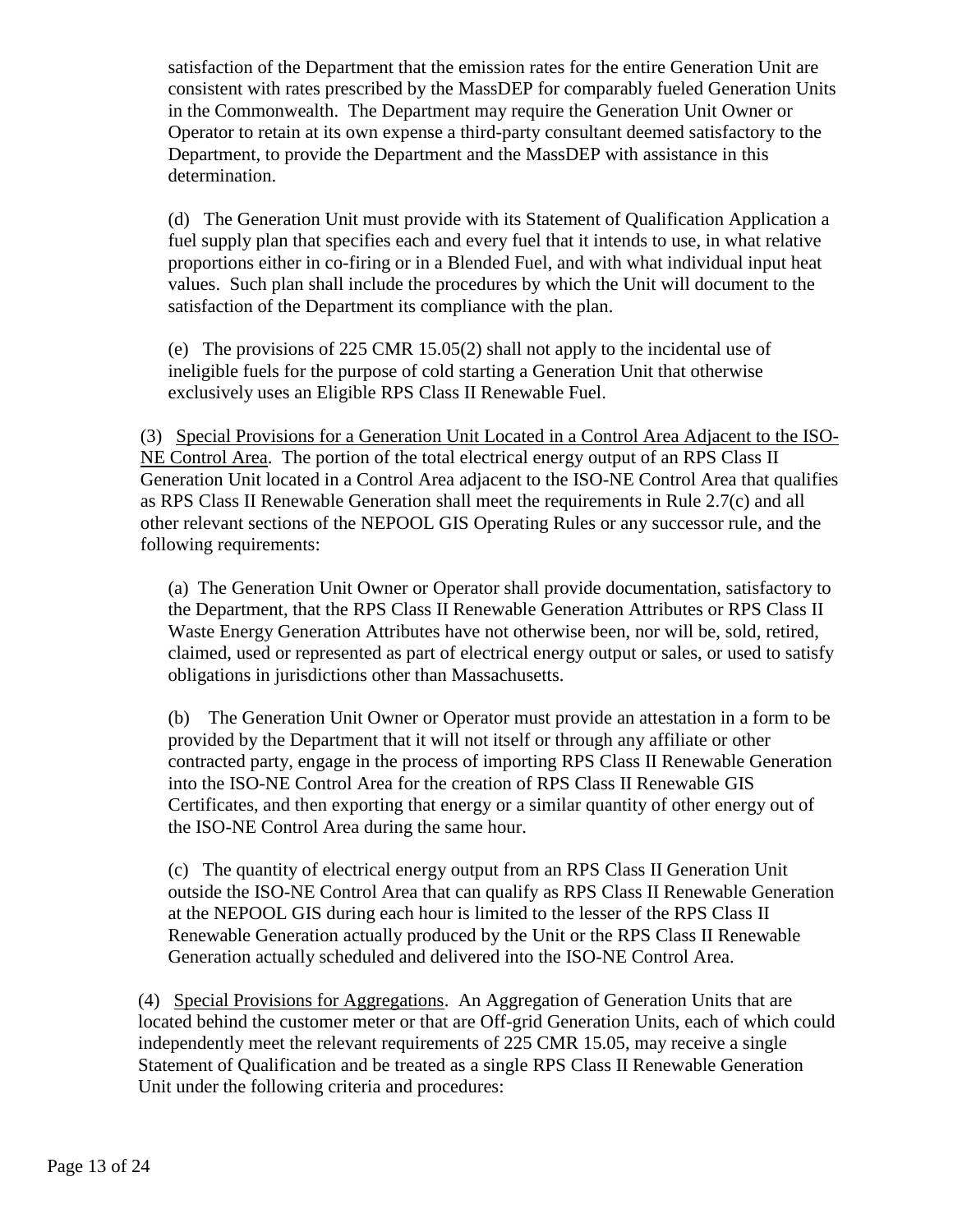(a) Each Generation Unit in such Aggregation must use the same fuel, energy resource and technology as all other Generation Units in the Aggregation.

(b) Each of the Owners or Operators of Generation Units within the Aggregation must enter into an agreement with a person or entity that serves as the Authorized Agent for the Aggregation in all dealings with the Department and with the NEPOOL GIS, and such agreement must include procedures by which the electrical energy output of each Generation Unit shall be monitored and reported to the NEPOOL GIS.

(c) The Authorized Agent of the Aggregation must establish and maintain a Generator account at the NEPOOL GIS under the NEPOOL GIS Operating Rules, including all provisions for Non-NEPOOL Generator Representatives, as that term is defined in Rule  $2.1(a)(vi)$  of those Rules, or any successor rules.

(d) The electrical energy output of each of the Generation Units in the Aggregation must be individually monitored and recorded, and it must be reported to the NEPOOL GIS as part of an aggregated total for the Aggregation, by an independent Third Party Meter Reader, as defined in Rule 2.5(j) of the NEPOOL GIS Operating Rules, or any successor rule, and approved by the Department.

(5) Special Provisions for Generation Units Using Eligible Biomass Woody Fuels, Co-Mingled Biomass Woody Fuels, or Manufactured Biomass Fuels. An Owner, Operator, or Authorized Agent of a Generation Unit that uses an Eligible Biomass Woody Fuel or a Manufactured Biomass Fuel must meet the following provisions:

(a) Sustainable Forest Management. Forest Derived Residues and Thinnings shall only be sourced from forests meeting Sustainable Forestry Management practices, as independently verified through the attestation of a licensed forester, certified forester or independent certification.

(b) Overall Efficiency. A Generation Unit utilizing Eligible Biomass Woody Fuel or Manufactured Biomass Fuel that does not comply with the overall efficiency requirements in 225 CMR 15.05(1)(a)8.c. shall be subject the following:

1. A Generation Unit utilizing Eligible Biomass Woody Fuel or Manufactured Biomass Fuel that has 5% or more of its fuel sourced from Forest Derived Residues and Forest Derived Thinnings and does not achieve an overall efficiency of at least 50% in a particular calendar quarter of the Compliance Year, pursuant to 225 CMR 15.05(1)(a)8.c., shall not be eligible to report RPS Class I Renewable Generation Attributes to the NEPOOL GIS for that calendar quarter.

2. A Generation Unit utilizing Eligible Biomass Woody Fuel or Manufactured Biomass Fuel that has more than 95% of its fuel sourced from Forest Salvage and Non-Forest Derived Residues in a particular calendar quarter of the Compliance Year, shall only be eligible to receive RPS Class I Renewable Generation Attributes at NEPOOL GIS in a proportion equal to the percentage of fuel sourced from Forest Salvage and Non-Forest Derived Residues for that calendar quarter.

(c) Reporting Requirements for Generation Units using Eligible Biomass Woody Fuel or Manufactured Biomass Fuel. An Owner, Operator, or Authorized Agent of a Generation Unit using Eligible Biomass Woody Fuel or Manufactured Biomass Fuel shall provide to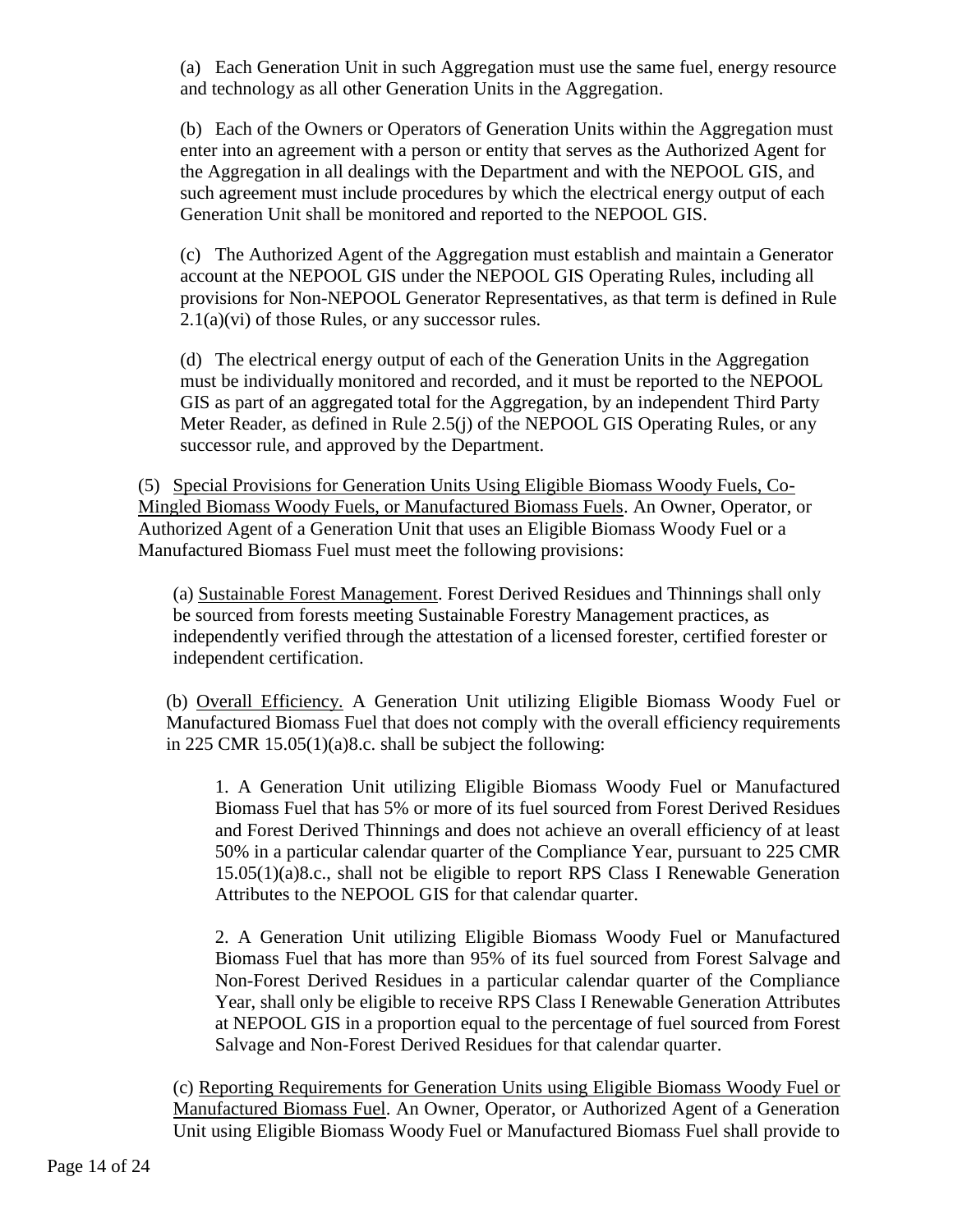the Department on a quarterly basis the Biomass Fuel Report as prescribed in the Department's *Guideline on Eligible Biomass Fuel for Renewable Generation Units*.

(d) Verification of Eligible Biomass Woody Fuel. In order to verify the use of Eligible Biomass Woody Fuel, an RPS Class I Renewable Generation Unit utilizing Eligible Biomass Woody Fuel shall report the following to the Department on a quarterly basis in a manner outlined in the Department's *Guideline on Eligible Biomass Fuel for Renewable Generation Units*:

- 1. Supplier of the fuel;
- 2. Amount of fuel delivered; and
- 3. Date of delivery.

(e) Biomass Fuel Certificate. The tonnage of all Eligible Biomass Woody Fuel or Manufactured Biomass Fuel reported in the Quarterly Biomass Fuel Report shall be documented by ownership of the Biomass Fuel Certificates. The tonnage input for Eligible Biomass Fuel noted on the Biomass Fuel Certificate shall equal or be greater than the tonnage of Eligible Biomass Fuel consumed at the Generation Unit. For Manufactured Biomass Fuel, the Biomass Fuel Certificates shall be for the required tonnage of Eligible Biomass Woody Fuel necessary for the production of the delivered volume of Manufactured Biomass Fuel. The Biomass Fuel Certificates shall be originated, procured, and transacted in accordance with the *Guideline on Eligible Biomass Fuel for Renewable Generation Units*.

(f) Probationary Status. A Generation Unit that reports a Percent Under-compliance shall be placed in a probationary status and the Department shall notify the Owner that its Statement of Qualification shall be revoked at the end of one Compliance Year following the Compliance Year for which the Percent Under-compliance was reported, as provided under 225 CMR 15.06(7). A Generation Unit that is subject to a probationary status shall provide to the Department by a revised fuel supply plan demonstrating corrective action from previous year's procurement practices that will provide for the necessary annual supply to comply with 225 CMR 15.05(1)(a)8.d. The revised fuel supply plan must be provided to the Department within 30 days of a notification that the Generation Unit has been placed into a probationary status. To determine compliance, the fuel supply plan will be compared with annual results of lifecycle greenhouse gas emissions reported in the Biomass Fuel Report as prescribed in the Department's *Guideline on Eligible Biomass Fuel for Renewable Generation Units.* The Generation Unit's probationary status shall be rescinded and the Generation Unit's Statement of Qualification shall no longer be subject to revocation if the Generation Unit's accumulated Percent Under-compliance is offset by any net over-compliance with the lifecycle greenhouse gas emissions requirement as demonstrated in the Generation Unit's Annual Compliance Reports during the probationary period.

#### 15.06: Statement of Qualification Process for RPS Class II Renewable Generation Units

(1) Statement of Qualification Application (SQA). An SQA shall be submitted to the Department by the Owner or Operator of the Generation Unit or Aggregation. The applicant must use the most current forms and associated instructions provided by the Department, and must include all information, documentation, and assurances required by such forms and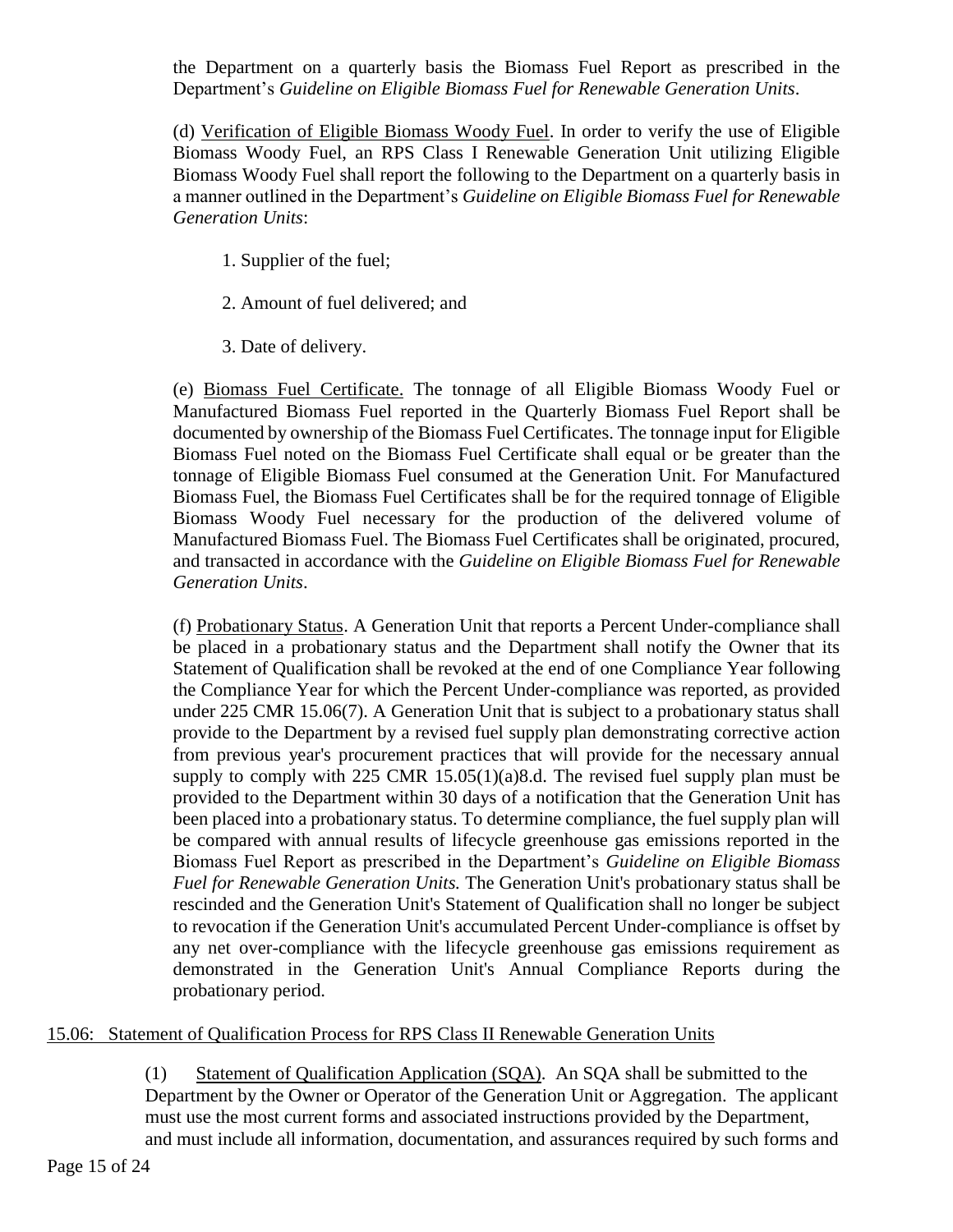instructions.

# (2) Review Procedures.

(a) The Department will notify the applicant when the SQA is administratively complete or if additional information is required pursuant to 225 CMR 15.06(1).

(b) The Department may, in its sole discretion, provide an opportunity for public comment on any SQA.

## (3) Issuance or Non-Issuance of an SQ.

(a) If the Department finds that all or a portion of the electrical energy output of a Generation Unit or of an Aggregation meets the requirements for eligibility as RPS Class II Renewable Generation pursuant to 225 CMR 15.05, the Department will provide the Owner or Operator of such Generation Unit or Aggregation with an SQ.

(b) The Statement of Qualification shall include any applicable restrictions and conditions that the Department deems necessary to ensure compliance by a particular Generation Unit or Aggregation with the provisions of 225 CMR 15.00.

(c) If the Generation Unit or Aggregation does not meet the requirements for eligibility as an RPS Class II Renewable Generation Unit, the Department shall provide written notice to the Owner or Operator, including the Department's reasons for such finding.

(4) RPS Effective Date. The RPS Effective Date shall be the earliest date on which electrical energy output of an RPS Class II Renewable Generation Unit or Waste Energy Generation Unit can result in the creation of RPS Class II GIS Certificates, with the following limitations:

(a) In the case of a Generation Unit using Eligible Biomass Fuel, the RPS Effective Date shall not be earlier than the date on which the Department determines that the Biomass Generation Unit has commenced compliance with the low-emission conditions in its SQ;

(b) In the case of a Hydroelectric Energy Generation Unit, the RPS Effective Date shall not be earlier than the date on which the Department determined that the Generation Unit has commenced compliance with the environmental conditions in its SQ;

(c) In the case of a Waste Energy Generation Unit, the RPS Effective Date shall not be earlier than the date on which the Department determines that the Waste Energy Generation Unit has commenced compliance with the recycling program conditions in its SQ.

In no instance shall the RPS Effective Date occur before January 1, 2009.

(5) Notification Requirements for Change in Eligibility Status. The Owner or Operator of an RPS Class II Renewable Generation Unit or Waste Energy Generation Unit shall notify the Department of any changes in the technology, operation, emissions, fuel sources, energy resources, or other characteristics of the Generation Unit that may affect the eligibility of the Generation Unit as an RPS Class II Renewable Generation Unit or Waste Energy Generation Unit. The Owner or Operator shall submit the notification to the Department no later than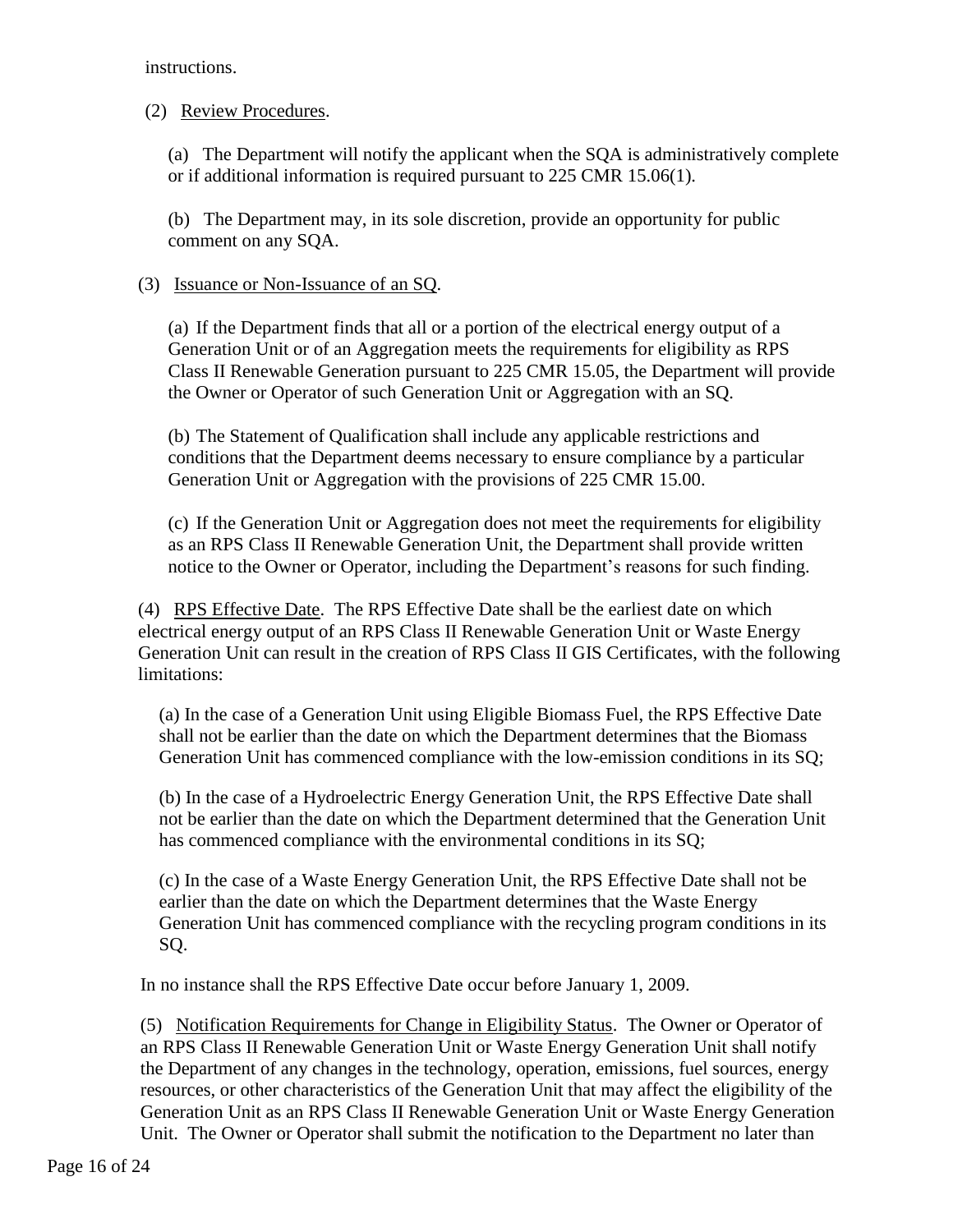five days following the end of the month during which such changes were implemented. The notice shall state the date the changes were made to the RPS Class II Renewable Generation Unit or Waste Energy Generation Unit and describe the changes in sufficient detail to enable the Department to determine if a change in eligibility is warranted.

(6) Notification Requirements for Change in Ownership, Generation Capacity, or Contact Information. The Owner or Operator of an RPS Class II Renewable Generation Unit or Waste Energy Generation Unit shall notify the Department of any changes in the ownership, operating entity, generation capacity, NEPOOL GIS account, independent verification system for the Generation Unit's or Aggregation's electrical energy output, or contact information for the Generation Unit or Aggregation. The Owner or Operator shall submit the notification to the Department no later than five days following the end of the month during which such changes were implemented.

(7) Suspension or Revocation of Statement of Qualification. The Department may suspend or revoke a Statement of Qualification if the Owner or Operator of an RPS Class II Renewable Generation Unit or Waste Energy Generation Unit fails to comply with 225 CMR 15.00 or if a Generation Unit does not operate during a consecutive 12-month period.

# 15.07: Renewable Energy Portfolio Standard – Class II

(1) RPS Class II Renewable Generation Minimum Standard. The total annual sales of each Retail Electricity Product sold to Massachusetts End-use Customers by a Retail Electricity Supplier, under contracts executed or extended on or after January 1, 2009, shall include a minimum percentage of electrical energy sales with RPS Class II Renewable Generation Attributes. The RPS Class II Renewable Generation Minimum Standard shall be calculated as follows:

| Compliance Year | <b>RPS Class II Renewable</b>      |
|-----------------|------------------------------------|
|                 | <b>Generation Minimum Standard</b> |
| 2009            | 3.60%                              |
| 2010            | 3.60%                              |
| 2011            | 3.60%                              |
| 2012            | 3.60%                              |
| 2013            | 1.50%                              |
| 2014            | 1.75%                              |
| 2015            | 2.00%                              |
| 2016            | 2.5319%                            |
| 2017            | 2.5909%                            |
| 2018            | 2.6155%                            |
| 2019            | 2.6883%                            |
| 2020            | 3.2056%                            |

(a) The following table reflects the RPS Class II Renewable Generation Minimum Standards in effect from 2009 through 2020:

(b) For each Compliance Year after 2020, the Department shall announce the RPS Class II Renewable Generation Minimum Standard no later than August 31st two years prior to the Compliance Year. The RPS Class II Renewable Generation Minimum Standard shall be determined by the following formula: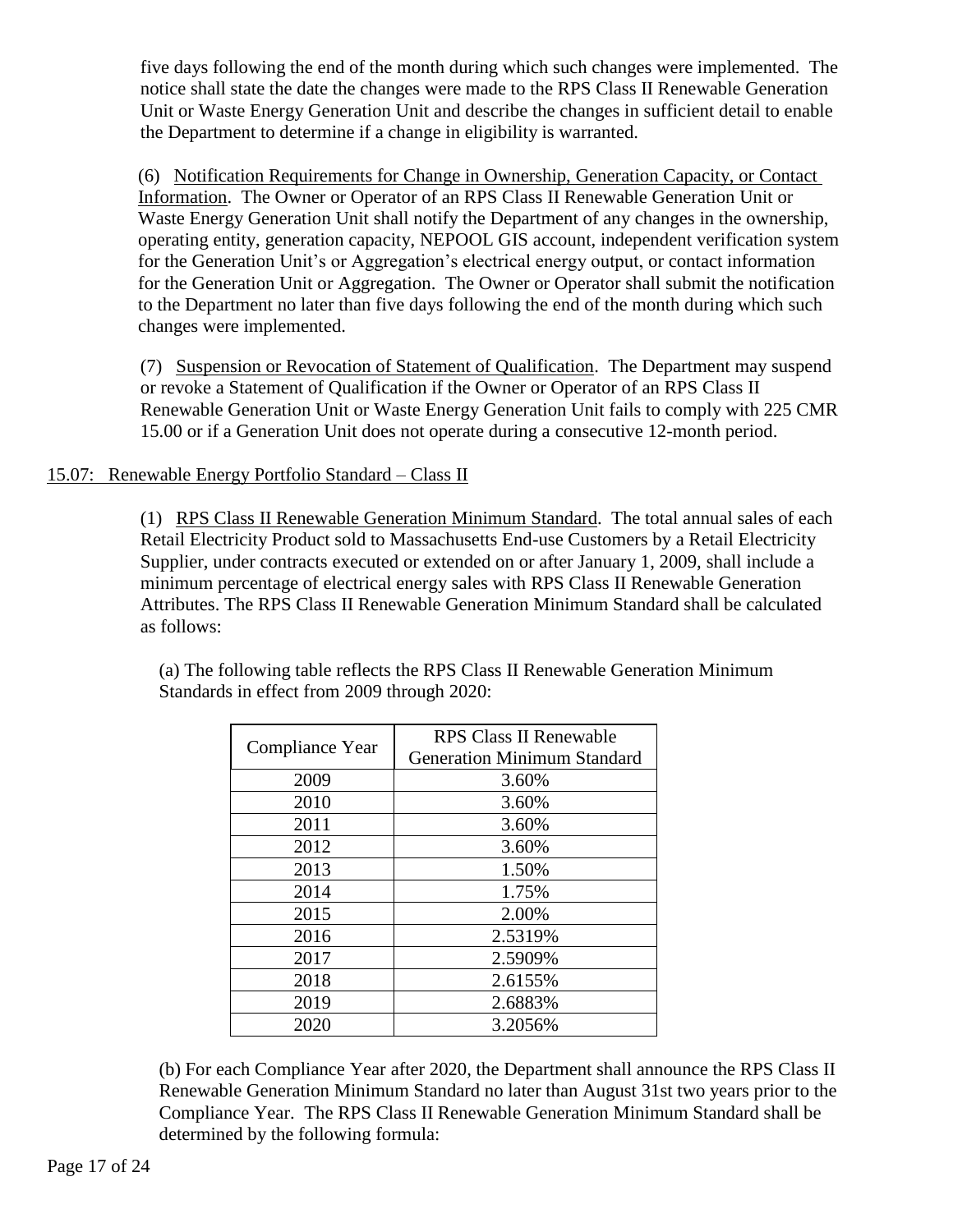The RPS Class II Renewable Generation Minimum Standard for each Compliance Year (CY) shall be equal to the RPS Class II Renewable Generation Minimum Standard for the prior Compliance Year (CY-1), plus the number of RPS Class II Renewable Generation Attributes settled for compliance in Compliance Year three years prior (CY-3), divided by the total MWh of electrical energy sales by Retail Electricity Suppliers to End-use Customers in Compliance Year three years prior (CY-3), minus the number of RPS Class II Renewable Generation Attributes settled for compliance in Compliance Year four years prior (CY-4) divided by the total MWh of electrical energy sales by Retail Electricity Suppliers to End-use Customers in Compliance Year four years prior (CY-4). For the purpose of these calculations, the total MWh of electrical energy sales by Retail Electricity Suppliers to End-use Customers shall be determined in the manner specified in 225 CMR 15.09(2)(a), and Attributes settled for compliance in a given Compliance Year shall be represented by the total of all RPS Class II qualified GIS Certificates that are determined by the Department to qualify for RPS Class II Renewable Energy compliance in the Compliance Year in which the energy that they signify was generated.

(c) Notwithstanding the calculation in 225 CMR 15.07(1)(b), the RPS Class II Renewable Generation Minimum Standard shall not exceed 3.6% of the Total Electrical Energy Sales to End-use Customers, as provided in 225 CMR 15.09(2)(a).

(2) RPS Class II Waste Energy Minimum Standard. The total annual sales of each Retail Electricity Product sold to Massachusetts End-use Customers by a Retail Electricity Supplier, under contracts executed or extended on or after January 1, 2009, shall include a minimum percentage of electrical energy sales with RPS Class II Waste Energy Generation Attributes. The RPS Class II Waste Energy Minimum Standard shall be equal to 3.5% of electrical energy sales in the Compliance Years 2009 through 2018. In Compliance Years 2019 through 2025, the RPS Class II Waste Energy Minimum Standard shall be equal to 3.7% of electrical energy sales. In 2026 and all subsequent Compliance Years, the RPS Class II Waste Energy Minimum Standard shall be equal to 3.5% of electrical energy sales. Beginning in 2025 and every five years thereafter, the Department shall conduct a review of the RPS Class II Waste Energy Minimum Standard and consult with MassDEP on the standard to ensure consistency with the solid waste master plan. Following stakeholder comment and input on the review of the RPS Class II Waste Energy Minimum Standard, the Department may modify the Minimum Standard for the following five years.

# 15.08: Compliance Procedures for Retail Electricity Suppliers.

(1) Standard Compliance. Each Retail Electricity Supplier shall be deemed to be in compliance with 225 CMR 15.00 if the information provided in the Compliance Filing submitted pursuant to 225 CMR 15.09 is true and accurate and demonstrates compliance with 225 CMR 15.07. A Retail Electricity Supplier shall demonstrate to the satisfaction of the Department that RPS Class II Renewable Generation Attributes and RPS Class II Waste Energy Generation Attributes used for compliance have not otherwise been, nor will be, sold, retired, claimed, used or represented as part of electrical energy output or sales, or used to satisfy obligations in jurisdictions other than Massachusetts.

(2) Banked Compliance. A Retail Electricity Supplier may use RPS Class II Renewable Generation Attributes and RPS Class II Waste Energy Generation Attributes produced in one Compliance Year for compliance over the course of the following two subsequent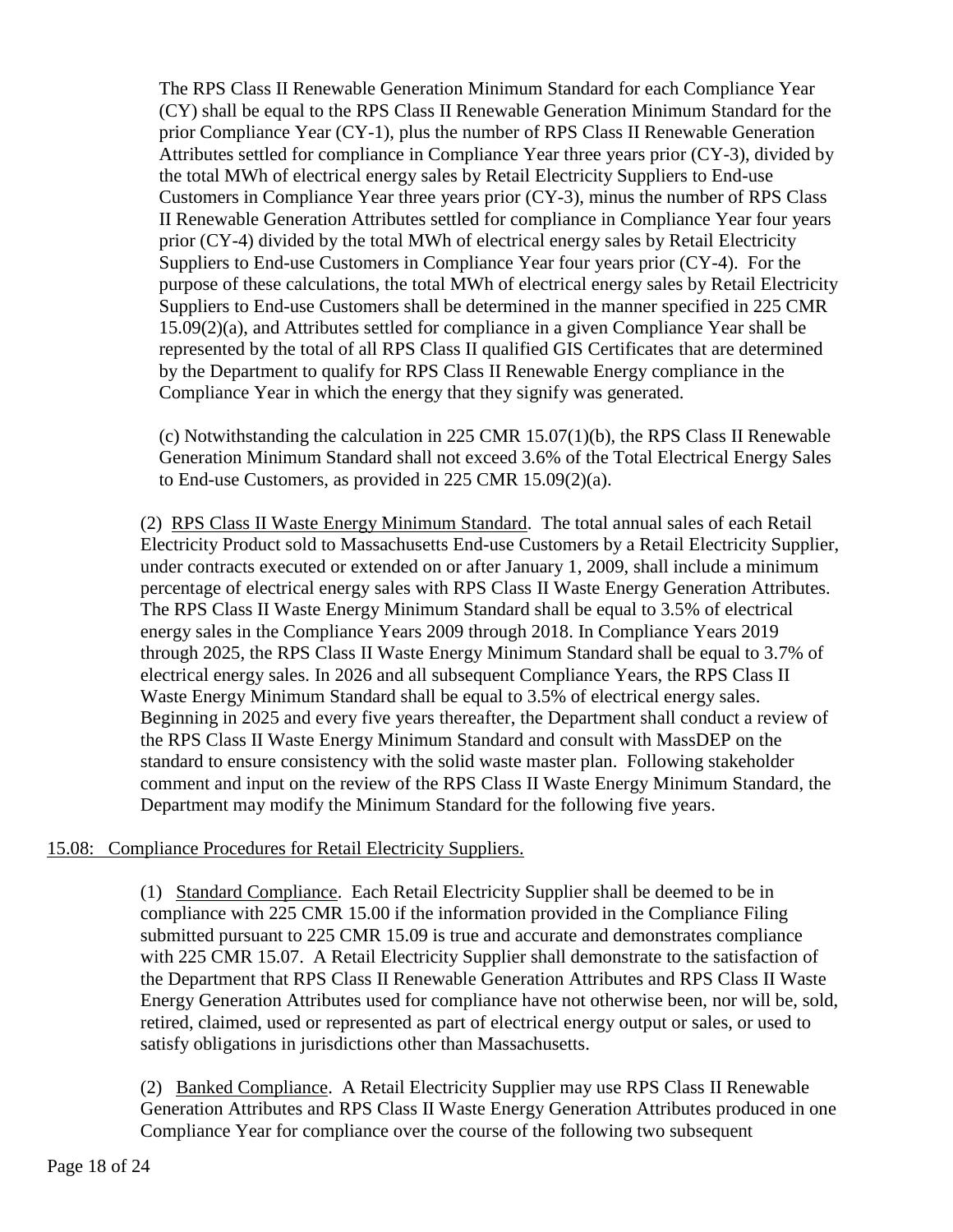Compliance Years, subject to the limitations in 225 CMR 15.08(2) and provided that the Retail Electricity Supplier is in compliance with 225 CMR 15.00 for all previous Compliance Years. In addition, the Retail Electricity Supplier shall demonstrate to the satisfaction of the Department that such Attributes:

(a) were in excess of the RPS Class II Renewable Generation Attributes and RPS Class II Waste Energy Generation Attributes needed for compliance in the Compliance Year in which they were generated, and that such excess Attributes have not previously been used for compliance with 225 CMR 15.00;

(b) do not exceed 30% of the RPS Class II Renewable Generation Attributes and 30% of the RPS Class II Waste Energy Generation Attributes needed by the Retail Electricity Supplier for compliance with the RPS Class II Renewable Generation Minimum Standard, and RPS Class II Waste Energy Minimum Standard in the year they were generated, subject to 225 CMR 15.09(2)(d) and subject to the following limitations:

1. In Compliance Years 2014 and 2015 no excess RPS Class II Waste Energy Generation Attributes shall be available as Banked Compliance;

2. Commencing with Compliance Year 2016, bankable excess RPS Class II Waste Energy Generation Attributes shall not exceed 5% of the RPS Class II Waste Energy Generation Attributes needed by the Retail Electricity Supplier for compliance with the RPS Class II Waste Energy Minimum Standard in the year they were generated; and

(c) were produced during the Compliance Year in which they are claimed as excess by the generation of electrical energy sold to End-use Customers in the ISO-NE Control Area, by the generation of electrical energy on End-use Customers' sides of retail meters in the ISO-NE Control Area, or by the generation of electrical energy from Off-grid Generation Units in Massachusetts; and

(d) have not otherwise been, nor will be, sold, retired, claimed or represented as part of electrical energy output or sales, or used to satisfy obligations in jurisdictions other than Massachusetts.

(3) Alternative Compliance for RPS Class II Renewable Generation Minimum Standard. A Retail Electricity Supplier may discharge its obligations under 225 CMR 15.07(1), in whole or in part, for any Compliance Year by making an ACP to the MassCEC. Such funds shall be held in an account separate from other accounts of the MassCEC.

(a) Procedures. A Retail Electricity Supplier shall receive Alternative Compliance Credits from the Department, subject to the following:

1. The quantity of Credits, specified in MWhs, that can be applied to its obligations under 225 CMR 15.07(1) shall be determined by calculating the ratio of the total of ACPs paid for the Compliance Year to the ACP Rate for that Compliance Year.

2. The ACP Rate for the RPS Class II Renewable Generation Minimum Standard shall be \$25 per MWh for Compliance Year 2009. For each subsequent Compliance Year, the Department shall publish the ACP Rate by January 31 of the Compliance Year. The ACP Rate shall be equal to the previous year's ACP Rate adjusted up or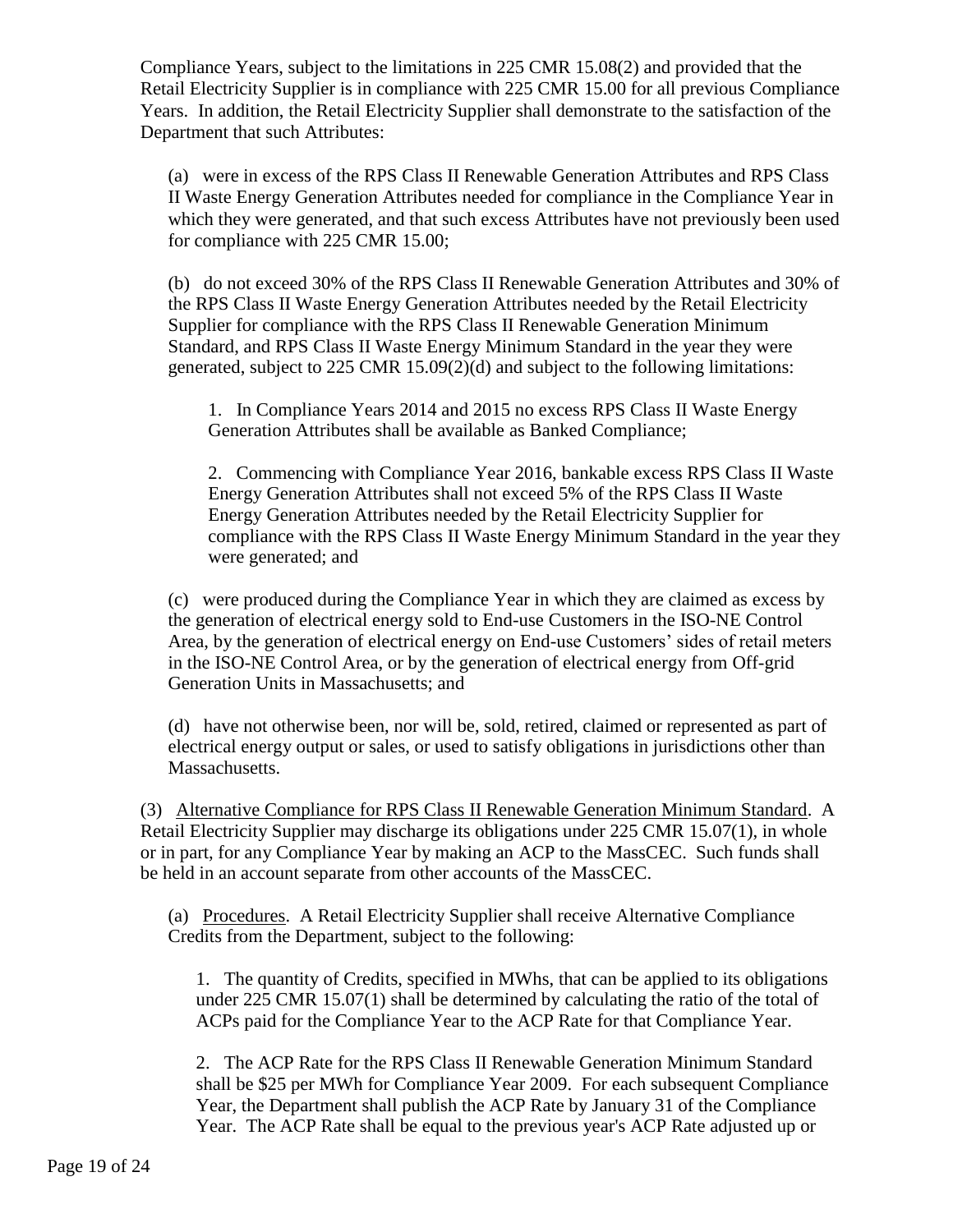down according to the previous year's Consumer Price Index. The ACP Rate for the RPS Class II Renewable Generation Minimum Standard shall not exceed 50% of the ACP Rate for the RPS Class I Renewable Generation Minimum Standard, set pursuant to 225 CMR 14.08(3)(a): *RPS Class I Procedures*, for any given Compliance Year.

3. The Retail Electricity Supplier shall include with its Annual Compliance Filing copies of any ACP receipt(s) for ACPs made to the MassCEC during the Compliance Year.

(b) Use of Funds. The Department shall oversee the use of ACP funds by the MassCEC.

(4) Alternative Compliance for RPS Class II Waste Energy Minimum Standard. A Retail Electricity Supplier may discharge its obligations under 225 CMR 15.07(2), in whole or in part, for any Compliance Year by making an ACP to the MassCEC. Such funds shall be held in an account separate from other accounts of the MassCEC.

(a) Procedures. A Retail Electricity Supplier shall receive Alternative Compliance Credits from the Department, subject to the following:

1. The quantity of Alternative Compliance Credits, specified in MWhs, that can be applied to its obligations under 225 CMR 15.07(2) shall be determined by calculating the ratio of the total of ACPs paid for the Compliance Year to the ACP Rate for that Compliance Year.

2. The ACP Rate for the RPS Class II Waste Energy Minimum Standard shall be \$10 per MWh for Compliance Year 2009. For each subsequent Compliance Year, the Department shall publish the ACP Rate by January 31st of the Compliance Year. The ACP Rate shall be equal to the previous year's ACP Rate adjusted up or down according to the previous year's Consumer Price Index. In Compliance Year 2019 through 2025, the ACP Rate for the RPS Class II Waste Energy Minimum Standard shall be equal to the ACP Rate for the RPS Class II Renewable Energy Minimum Standard set pursuant to 225 CMR 15.08(3)(a)2, but shall be \$11.50 per MWh beginning in 2026.

3. The Retail Electricity Supplier shall include with its Annual Compliance Filing copies of any ACP receipt(s) for ACPs made to the MassCEC during the Compliance Year.

(b) Use of Funds. The Department shall oversee the use of ACP funds by the MassCEC.

(5) Beginning in 2025 and every five years thereafter, the Department shall conduct a review of the ACP Rate and consult with DEP on the ACP Rate for the RPS Class II Waste Energy Minimum Standard to ensure consistency with the solid waste master plan. Following stakeholder comment and input on the review of the ACP Rate, the Department may modify the rate for the following five years.

# 15.09: Annual Compliance Filings for Retail Electricity Suppliers

Page 20 of 24 (1) Date of Annual Compliance Filing. For each Compliance Year, the Retail Electricity Supplier annually shall file an annual Compliance Filing with the Department no later than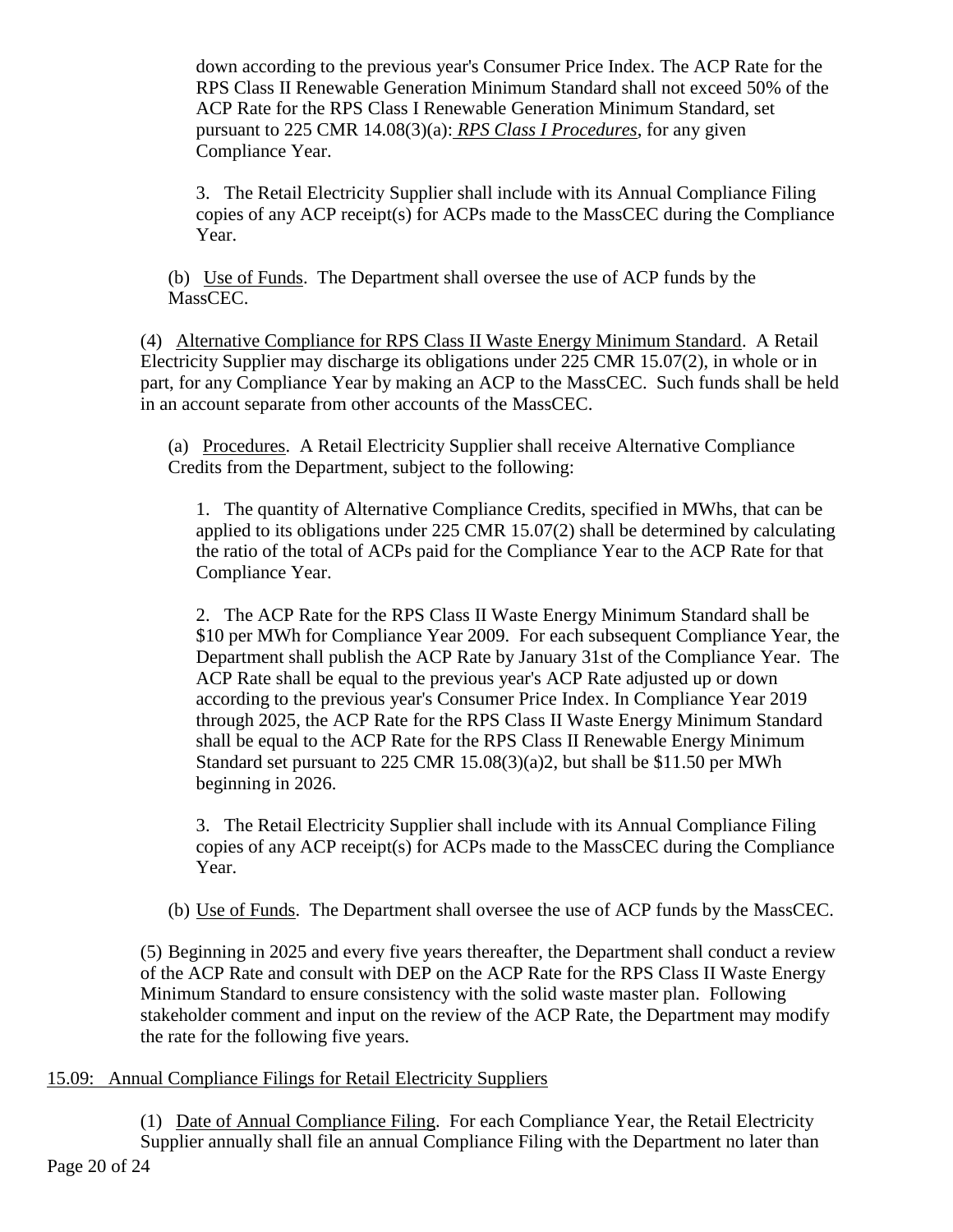the first day of July, or the first Business Day thereafter, of the subsequent Compliance Year.

(2) Contents of Annual Compliance Filing. For each Retail Electricity Product, the Filing shall document compliance with the provisions of 225 CMR 15.07 and 15.08 to the satisfaction of the Department and shall include, but not be limited to, the following:

(a) Total Electrical Energy Sales to End-use Customers. Documentation of the total MWhs of electrical energy allocated by the Retail Electricity Supplier to End-use Customers in the Compliance Year. Such allocation is defined as the total quantity of the Supplier's Certificates Obligation that the Retail Electricity Supplier correctly allocated or should have allocated to all of the Retail Electricity Supplier's Massachusetts retail subaccounts in the NEPOOL GIS, in compliance with all relevant provisions of Part 4 of the NEPOOL GIS Operating Rules, or any successor rules, as specified in the Department's Guideline on the Determination of Sales to End-use Customer.

(b) Electrical Energy Sales to End-use Customers by Product. Documentation of the total MWhs of each Retail Electricity Product allocated to End-use Customers in the Compliance Year, verified by an independent third party satisfactory to the Department, consistent with the Guidelines. Such allocation is defined as the quantity of the Supplier's Certificates Obligation that the Retail Electricity Supplier correctly allocated or should have allocated to each of the Retail Electricity Supplier's Massachusetts retail subaccounts at the NEPOOL GIS, in compliance with all relevant provisions of Part 4 of the NEPOOL GIS Operating Rules, or any successor rules, as specified in the Department's Guideline on the Determination of Sales to End-Use Customer. The Department shall keep product information confidential to the extent permitted by law.

(c) Attributes Allocated from the Compliance Year. Documentation of the total MWhs of each Retail Electricity Product allocated to End-use Customers that were derived from both RPS Class II Renewable Generation and RPS Class II Waste Energy generation during the Compliance Year, and which may include electrical energy generated on Enduse Customers' sides of retail meters in the ISO-NE Control Area or by Off-grid Generation Units in Massachusetts in the Compliance Year, shall be as follows:

1. For electrical energy transactions included in the ISO-NE Settlement Market System, the Compliance Filings shall include documentation from the NEPOOL GIS administrator of the Retail Electricity Supplier's ownership of GIS Certificates representing both RPS Class II Renewable Generation and RPS Class II Waste Energy generation during the Compliance Year.

2. For electrical energy transactions not included in the ISO-NE Settlement Market System, but for which the Retail Electricity Supplier has secured GIS Certificates from the NEPOOL GIS, the Compliance Filings shall include documentation from the NEPOOL GIS of the Retail Electricity Supplier's ownership of GIS Certificates representing both RPS Class II Renewable Generation and RPS Class II Waste Energy generation during the Compliance Year.

(d) Attributes Allocated from Banked Compliance. Allocation by Retail Electricity Product of any quantity of Attributes banked from one or both of the two previous years pursuant to 225 CMR 15.08(2) that are used to demonstrate compliance in the current Compliance Year, except that banked RPS Class II Waste Energy Generation Attributes cannot be used for compliance with the RPS Class II Renewable Generation Minimum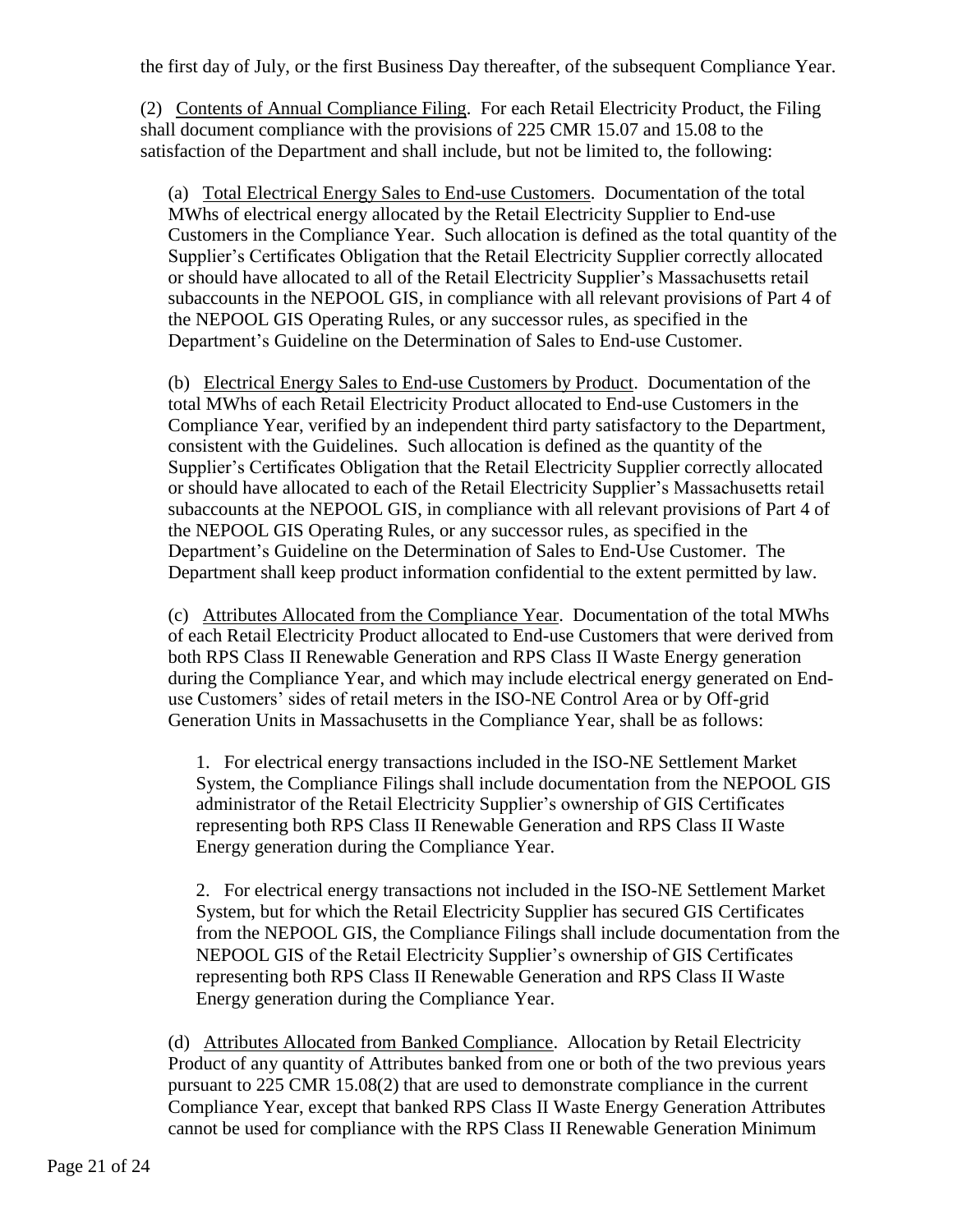Standard and banked RPS Class II Renewable Generation Attributes cannot be used for compliance with the RPS Class II Waste Energy Generation Minimum Standard.

(e) Alternative Compliance Credits. Allocation by Retail Electricity Product of any Alternative Compliance Credits claimed pursuant to 225 CMR 15.08(3), along with a copy of any ACP receipt(s).

(f) Attributes Banked for Future Compliance. Identification of any quantity of RPS Class II Renewable Generation Attributes and of any RPS Class II Waste Energy Generation Attributes that the Retail Electricity Supplier anticipates claiming for purposes of Banked Compliance in subsequent years under the Banked Compliance provisions of 225 CMR 15.08(2), except that RPS Class II Waste Energy Generation Attributes that are in excess of the quantity of such Attributes needed for the RPS Class II Waste Energy Minimum in Compliance Years 2014 and 2015 cannot be used for Banked Compliance.

(g) Exempt Contracts under the RPS Class II Renewable Generation Minimum Standard and the RPS Class II Waste Energy Minimum Standard. Identification of any contract for a specific term of years that was executed before January 1, 2009, and its terms including but not limited to, the execution and expiration dates of the contract and the annual volume of electrical energy supplied.

## 15.10: Reporting Requirements

(1) Certification. Any person required by 225 CMR 15.00 to submit documentation to the Department shall provide:

(a) the person's name, title and business address;

(b) the person's authority to certify and submit the documentation to the Department; and

(c) the following certification: "I hereby certify, under the pains and penalties of perjury, that I have personally examined and am familiar with the information submitted herein and based upon my inquiry of those individuals immediately responsible for obtaining the information, I believe that the information is true, accurate, and complete. I am aware that there are significant penalties, both civil and criminal, for submitting false information, including possible fines and imprisonment."

(2) Annual Renewable Energy Resource Report. The Department shall produce an annual report that summarizes information submitted to the Department by Retail Electricity Suppliers in the Annual Compliance Filing submitted to the Department pursuant to 225 CMR 15.09(2). Such report shall include non-confidential data that provides the following:

(a) the extent to which the Retail Electric Suppliers complied with the RPS Class I Minimum Standard, the Solar Carve-out Minimum Standard, and Solar Carve-out II Minimum Standard, both separately and combined; and

(b) the extent to which the Retail Electric Suppliers used Standard Compliance, Banked Compliance, and Alternative Compliance in meeting the Minimum Standards.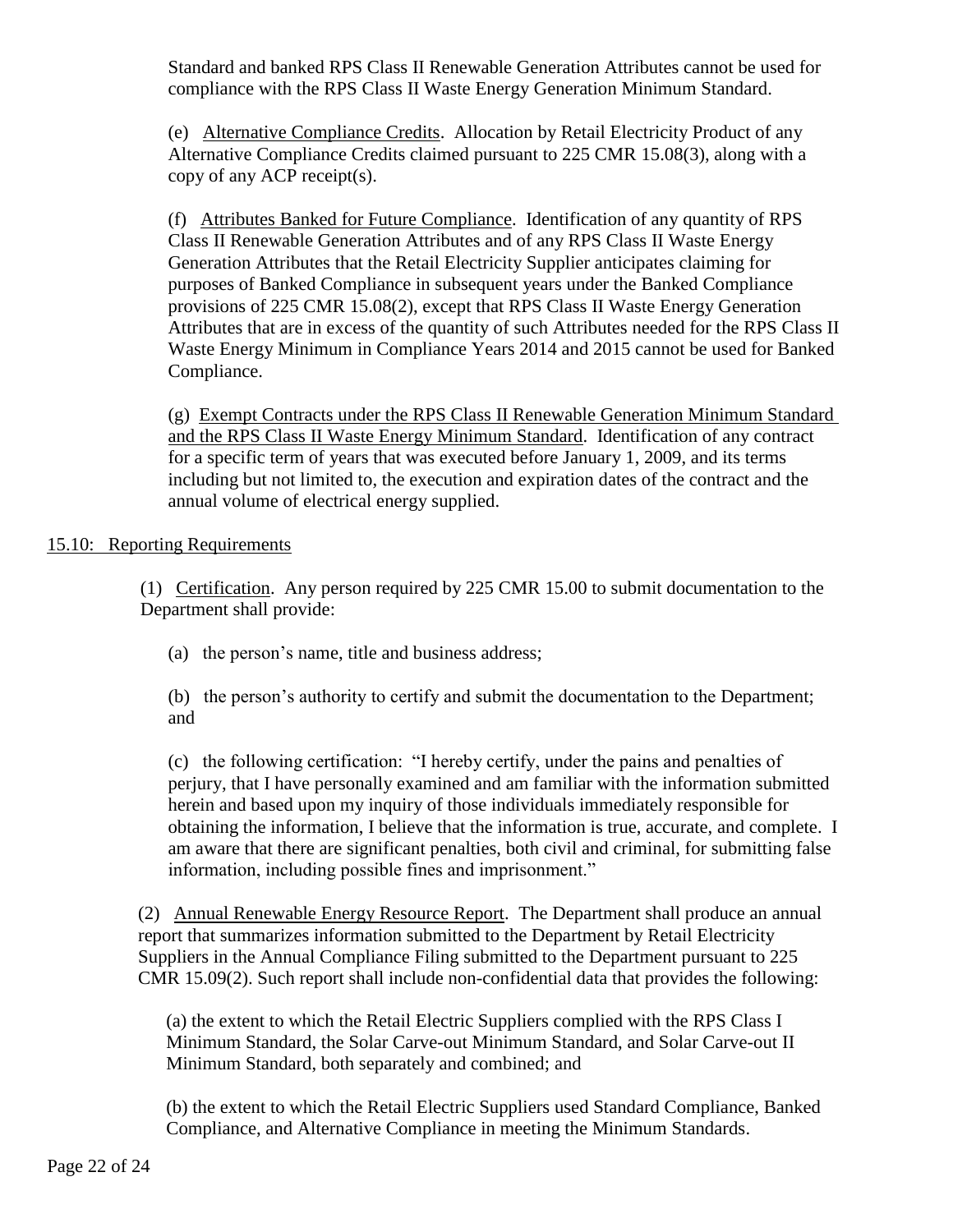## 15.11: Inspection

(1) Document Inspection. The Department may audit the accuracy of all information submitted pursuant to 225 CMR 15.00. The Department may request and obtain from any Owner or Operator of an RPS Class II Renewable Generation Unit, Waste Energy Generation Unit, supplier of Eligible Biomass Fuel, and any Retail Electricity Supplier information that the Department determines necessary to monitor compliance with and enforcement of 225 CMR 15.00.

(2) Audit and Site Inspection. Upon reasonable notice to a Retail Electricity Supplier, supplier of Eligible Biomass Fuel, Waste Energy Generation Unit Owner or Operator, or RPS Class II Renewable Generation Unit Owner or Operator, the Department may conduct audits, which may include inspection and copying of records and/or site visits to an RPS Class II Renewable Generation Unit, Waste Energy Generation Unit, supplier of Eligible Biomass fuel, or a Retail Electricity Supplier's facilities, including, but not limited to, all files and documents that the Department determines are related to compliance with 225 CMR 15.00.

## 15.12: Non-compliance

Any Retail Electricity Supplier or Owner or Operator of an RPS Class II Renewable Generation Unit that fails to comply with the requirements of 225 CMR 15.00 shall be subject to the following provisions:

(1) Notice of Non-compliance. A failure to comply with the requirements of 225 CMR 15.00 shall be determined by the Department. A written Notice of Non-compliance shall be prepared and delivered by the Department to any Retail Electricity Supplier or Owner or Operator of an RPS Class II Renewable Generation Unit that fails to comply with the requirements of 225 CMR 15.00. The Notice of Non-compliance shall describe the Requirement(s) with which the Retail Electricity Supplier, Owner, or Operator failed to comply and the time period of such non-compliance.

(2) Publication of Notice of Non-compliance. A Notice of Non-compliance may be published on the Department's website and in any other media deemed appropriate by the Department. Such publication may remain posted until the Retail Electricity Supplier or Owner or Operator returns to compliance as determined by the Department.

(3) Planning Requirement. A Retail Electricity Supplier that fails to meet the requirements of 225 CMR 15.07 during a Compliance Year shall submit a plan for achieving compliance for the subsequent three years. The plan shall be filed with the Department no later than the first day of September of the Compliance Year subsequent to the Compliance Year for which the Retail Electricity Supplier was out of compliance or such date as the Department may specify.

(4) Suspension or Revocation of License. The Department shall refer its findings of noncompliance to the Massachusetts Department of Public Utilities. A Retail Electricity Supplier that fails to comply with 225 CMR 15.00 may be subject to the Massachusetts Department of Public Utilities Licensure Action under 220 CMR 11.07(4)(c)1.